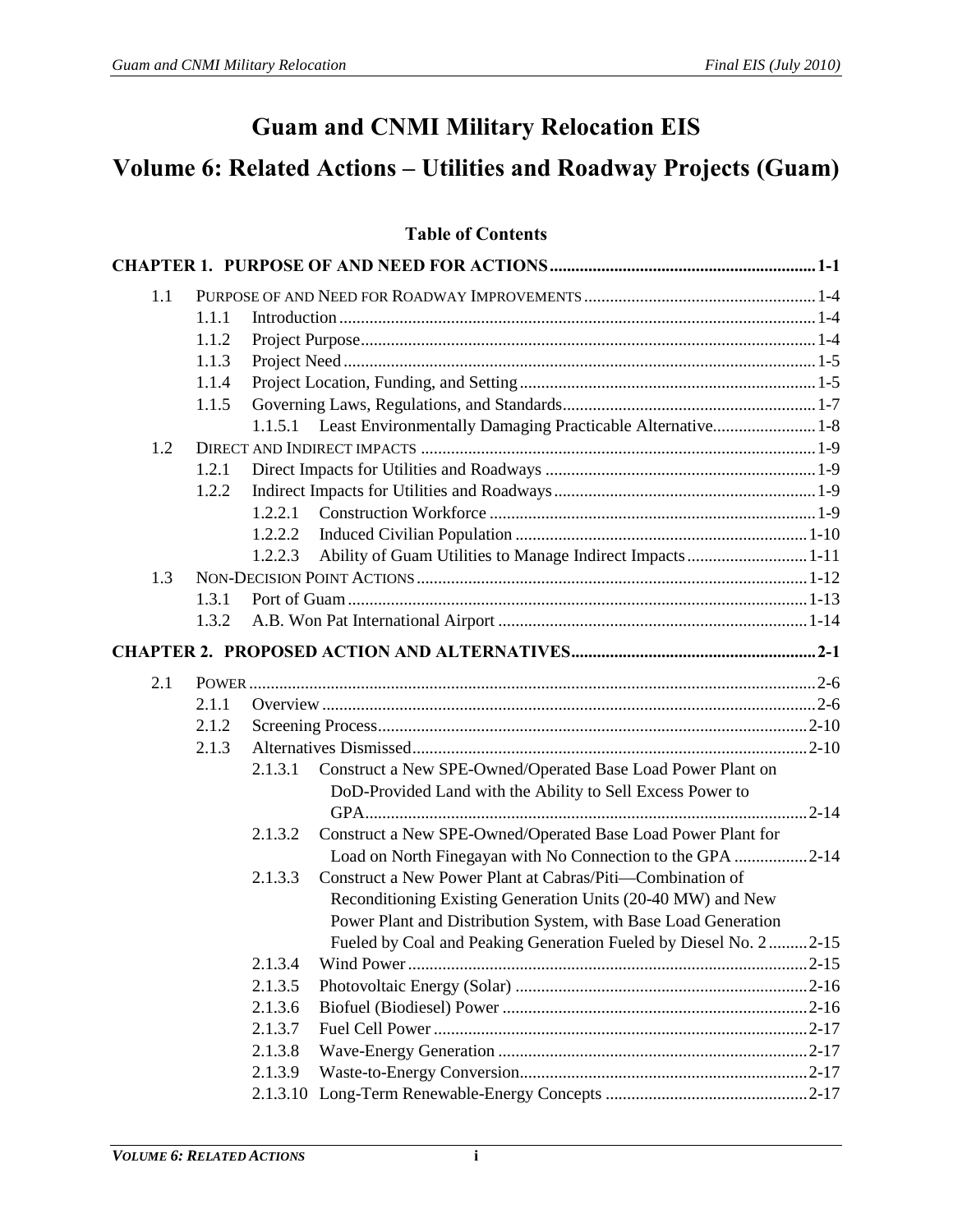|     | 2.1.4 |         |                                                               |  |  |  |  |
|-----|-------|---------|---------------------------------------------------------------|--|--|--|--|
|     | 2.1.5 |         |                                                               |  |  |  |  |
| 2.2 |       |         |                                                               |  |  |  |  |
|     | 2.2.1 |         |                                                               |  |  |  |  |
|     | 2.2.2 |         |                                                               |  |  |  |  |
|     |       | 2.2.2.1 |                                                               |  |  |  |  |
|     |       | 2.2.2.2 | Off-Base Water Demand (Including Indirect Off-Base Induced    |  |  |  |  |
|     |       |         |                                                               |  |  |  |  |
|     | 2.2.3 |         |                                                               |  |  |  |  |
|     |       | 2.2.3.1 |                                                               |  |  |  |  |
|     |       | 2.2.3.2 |                                                               |  |  |  |  |
|     |       | 2.2.3.3 | Development of Alternatives to Increase DoD Water Supply      |  |  |  |  |
|     |       |         |                                                               |  |  |  |  |
|     |       | 2.2.3.4 | Water Supply Options Considered to Build Alternatives2-41     |  |  |  |  |
|     |       | 2.2.3.5 |                                                               |  |  |  |  |
|     | 2.2.4 |         |                                                               |  |  |  |  |
|     |       | 2.2.4.1 |                                                               |  |  |  |  |
|     |       | 2.2.4.2 |                                                               |  |  |  |  |
|     |       | 2.2.4.3 |                                                               |  |  |  |  |
|     | 2.2.5 |         |                                                               |  |  |  |  |
|     |       | 2.2.5.1 | Guam Water Utility Study (NAVFAC Pacific 2010h)2-73           |  |  |  |  |
|     |       | 2.2.5.2 | Barrigada Utility Study to Support USMC Off-Base Housing      |  |  |  |  |
|     |       |         | Facilities Requirements (NAVFAC Pacific 2010a)2-73            |  |  |  |  |
|     |       | 2.2.5.3 | University of Guam-Water and Environmental Research Institute |  |  |  |  |
|     |       |         | of the Western Pacific Review of Northern Guam Lens Aquifer   |  |  |  |  |
|     |       |         | Sustainable Yield-Guam Water Utility Study for Proposed       |  |  |  |  |
|     |       |         |                                                               |  |  |  |  |
|     |       | 2.2.5.4 | Guam Water Well Testing Study (NAVFAC Pacific 2010i) 2-74     |  |  |  |  |
|     |       | 2.2.5.5 | Northern Guam Lens Aquifer (NGLA) GWUDI Evaluation 2-76       |  |  |  |  |
|     |       | 2.2.5.6 |                                                               |  |  |  |  |
|     |       | 2.2.5.7 |                                                               |  |  |  |  |
|     |       | 2.2.5.8 |                                                               |  |  |  |  |
| 2.3 |       |         |                                                               |  |  |  |  |
|     | 2.3.1 |         |                                                               |  |  |  |  |
|     | 2.3.2 |         |                                                               |  |  |  |  |
|     |       | 2.3.2.1 |                                                               |  |  |  |  |
|     |       | 2.3.2.2 |                                                               |  |  |  |  |
|     | 2.3.3 |         |                                                               |  |  |  |  |
|     |       | 2.3.3.1 | Wastewater Flows Associated with Proposed Main Cantonment     |  |  |  |  |
|     |       |         |                                                               |  |  |  |  |
|     |       | 2.3.3.2 | Wastewater Flows Associated with Proposed Main Cantonment     |  |  |  |  |
|     |       |         |                                                               |  |  |  |  |
|     |       | 2.3.3.3 | Projected Long-Range Wastewater Flows on Guam2-89             |  |  |  |  |
|     | 2.3.4 |         |                                                               |  |  |  |  |
|     | 2.3.5 |         |                                                               |  |  |  |  |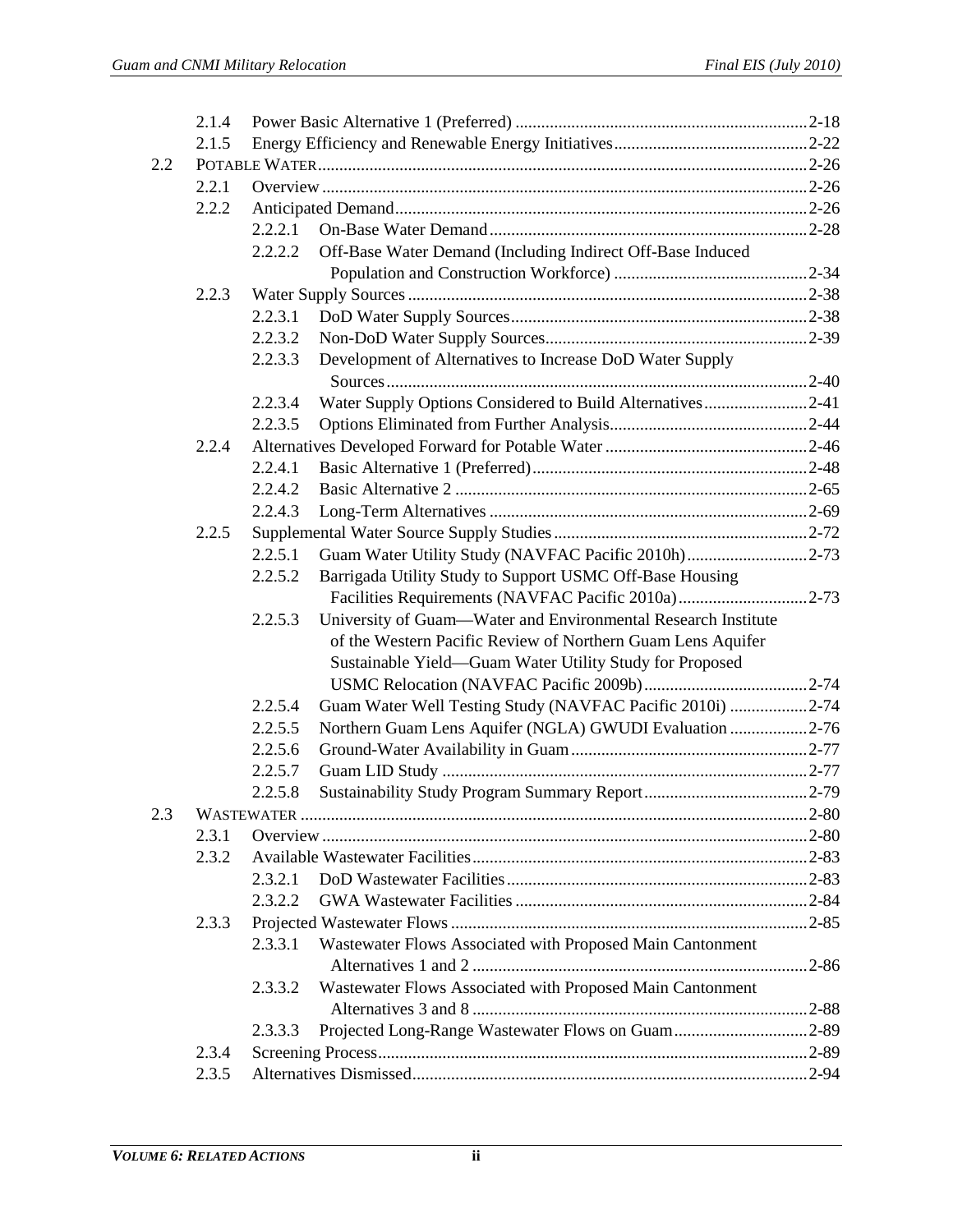|     |       | 2.3.5.1 | Build a New DoD Tertiary-Treatment Plant near the Selected Main       |  |
|-----|-------|---------|-----------------------------------------------------------------------|--|
|     |       |         | Cantonment on DoD Land and Send Effluent to a New or                  |  |
|     |       |         |                                                                       |  |
|     |       | 2.3.5.2 | Build a New DoD Secondary-Treatment Plant and Construct a New         |  |
|     |       |         |                                                                       |  |
|     |       | 2.3.5.3 | Build a New DoD Tertiary-Treatment Plant near the Selected Main       |  |
|     |       |         | Cantonment and Reuse the Effluent; Send the Residual to the           |  |
|     |       |         |                                                                       |  |
|     |       | 2.3.5.4 | Build a New DoD Tertiary-Treatment Plant near the Selected Main       |  |
|     |       |         | Cantonment on DoD Land and Install Injection Wells2-97                |  |
|     |       | 2.3.5.5 | Build a New Separate Secondary Treatment Plant at the GWA             |  |
|     |       |         |                                                                       |  |
|     |       | 2.3.5.6 | Recondition and Upgrade the Existing Primary Treatment System         |  |
|     |       |         | at the GWA Hagatna WWTP to Accept the Additional Flow and             |  |
|     |       |         |                                                                       |  |
|     |       | 2.3.5.7 | Expand and Upgrade the GWA Hagatna WWTP to Secondary                  |  |
|     |       |         |                                                                       |  |
|     |       | 2.3.5.8 | Build a New Separate Secondary Treatment Plant at the GWA             |  |
|     |       |         |                                                                       |  |
|     | 2.3.6 |         |                                                                       |  |
|     | 2.3.7 |         |                                                                       |  |
| 2.4 |       |         |                                                                       |  |
|     | 2.4.1 |         |                                                                       |  |
|     | 2.4.2 |         |                                                                       |  |
|     | 2.4.3 |         |                                                                       |  |
|     | 2.4.4 |         |                                                                       |  |
|     |       | 2.4.4.1 | Install Liner and Other Improvements at Existing Navy Sanitary        |  |
|     |       |         |                                                                       |  |
|     |       | 2.4.4.2 |                                                                       |  |
|     |       | 2.4.4.3 |                                                                       |  |
|     |       | 2.4.4.4 |                                                                       |  |
|     |       | 2.4.4.5 |                                                                       |  |
|     |       | 2.4.4.6 |                                                                       |  |
|     |       | 2.4.4.7 |                                                                       |  |
|     |       | 2.4.4.8 | Use Potential New Private WTE Facility with Landfill at Atantano2-117 |  |
|     | 2.4.5 |         |                                                                       |  |
|     |       | 2.4.5.1 |                                                                       |  |
|     |       | 2.4.5.2 |                                                                       |  |
|     |       | 2.4.5.3 |                                                                       |  |
| 2.5 |       |         |                                                                       |  |
|     | 2.5.1 |         |                                                                       |  |
|     |       | 2.5.1.1 |                                                                       |  |
|     |       | 2.5.1.2 |                                                                       |  |
|     |       | 2.5.1.3 |                                                                       |  |
|     |       | 2.5.1.4 |                                                                       |  |
|     |       | 2.5.1.5 |                                                                       |  |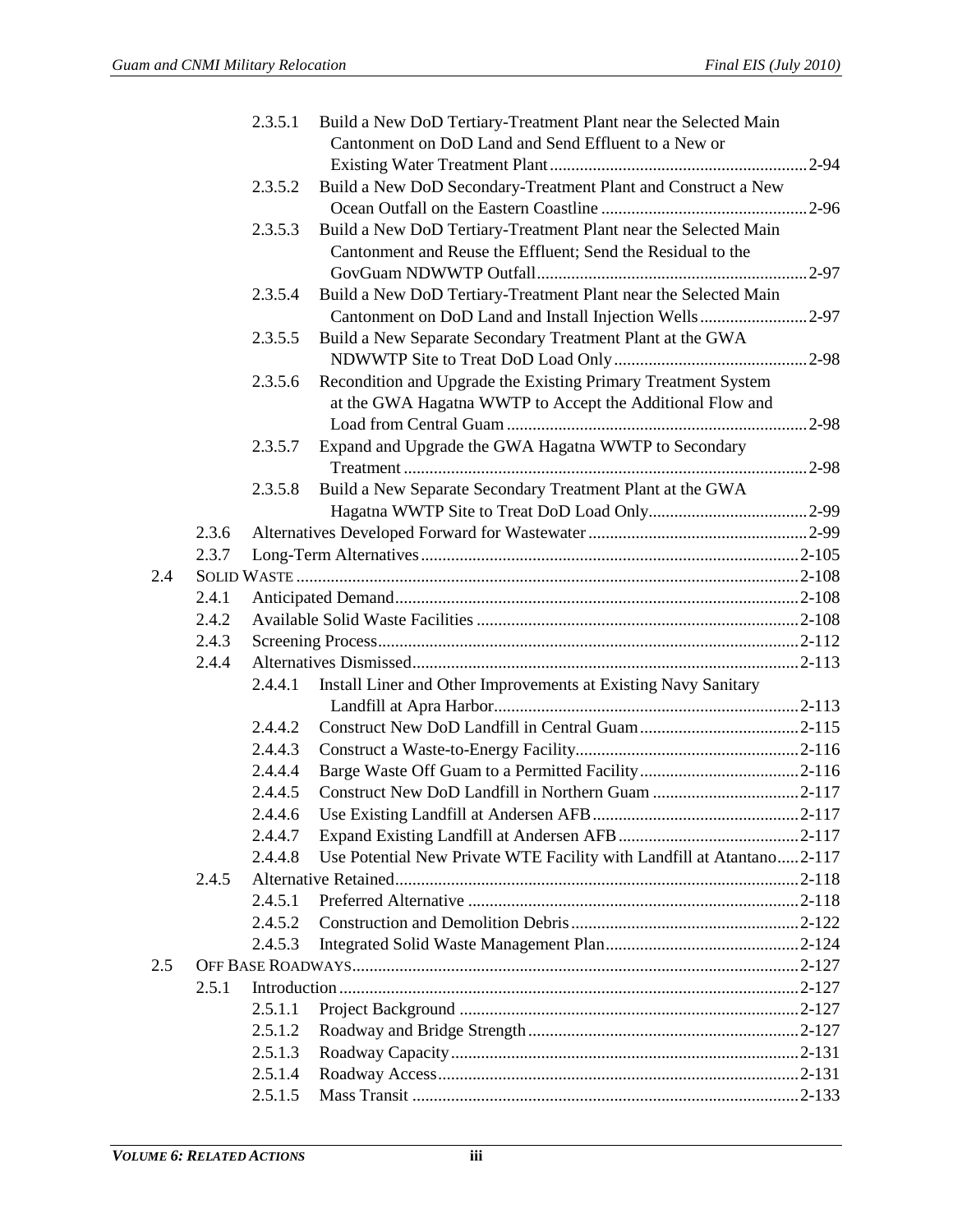|     |       | 2.5.1.6 |                                                         |  |
|-----|-------|---------|---------------------------------------------------------|--|
|     |       | 2.5.1.7 |                                                         |  |
|     |       | 2.5.1.8 |                                                         |  |
|     | 2.5.2 |         |                                                         |  |
|     | 2.5.3 |         |                                                         |  |
|     |       | 2.5.3.1 |                                                         |  |
|     |       | 2.5.3.2 |                                                         |  |
|     |       | 2.5.3.3 |                                                         |  |
|     |       | 2.5.3.4 |                                                         |  |
|     |       | 2.5.3.5 |                                                         |  |
|     |       | 2.5.3.6 |                                                         |  |
|     |       | 2.5.3.7 | Summary of Guam Road Network Projects Required for Each |  |
|     |       |         |                                                         |  |
|     | 2.5.4 |         |                                                         |  |
|     | 2.5.5 |         |                                                         |  |
|     |       |         |                                                         |  |
|     |       |         |                                                         |  |
| 3.1 |       |         |                                                         |  |
|     | 3.1.1 |         |                                                         |  |
|     |       | 3.1.1.1 |                                                         |  |
|     |       | 3.1.1.2 |                                                         |  |
|     |       | 3.1.1.3 |                                                         |  |
|     | 3.1.2 |         |                                                         |  |
|     |       | 3.1.2.1 | GWA Data and Information Used to Assess Impacts3-7      |  |
|     |       | 3.1.2.2 |                                                         |  |
|     |       | 3.1.2.3 |                                                         |  |
|     | 3.1.3 |         |                                                         |  |
|     |       | 3.1.3.1 | GWA Data and Information Used to Assess Impacts3-19     |  |
|     |       | 3.1.3.2 |                                                         |  |
|     |       | 3.1.3.3 |                                                         |  |
|     |       | 3.1.3.4 |                                                         |  |
|     |       | 3.1.3.5 |                                                         |  |
|     |       | 3.1.3.6 |                                                         |  |
|     |       | 3.1.3.7 |                                                         |  |
|     |       | 3.1.3.8 |                                                         |  |
|     |       | 3.1.3.9 |                                                         |  |
|     |       |         |                                                         |  |
|     | 3.1.4 |         |                                                         |  |
|     |       | 3.1.4.1 |                                                         |  |
|     |       | 3.1.4.2 |                                                         |  |
|     |       | 3.1.4.3 |                                                         |  |
|     | 3.1.5 |         |                                                         |  |
|     |       | 3.1.5.1 |                                                         |  |
|     |       | 3.1.5.2 |                                                         |  |
|     |       | 3.1.5.3 |                                                         |  |
|     |       | 3.1.5.4 |                                                         |  |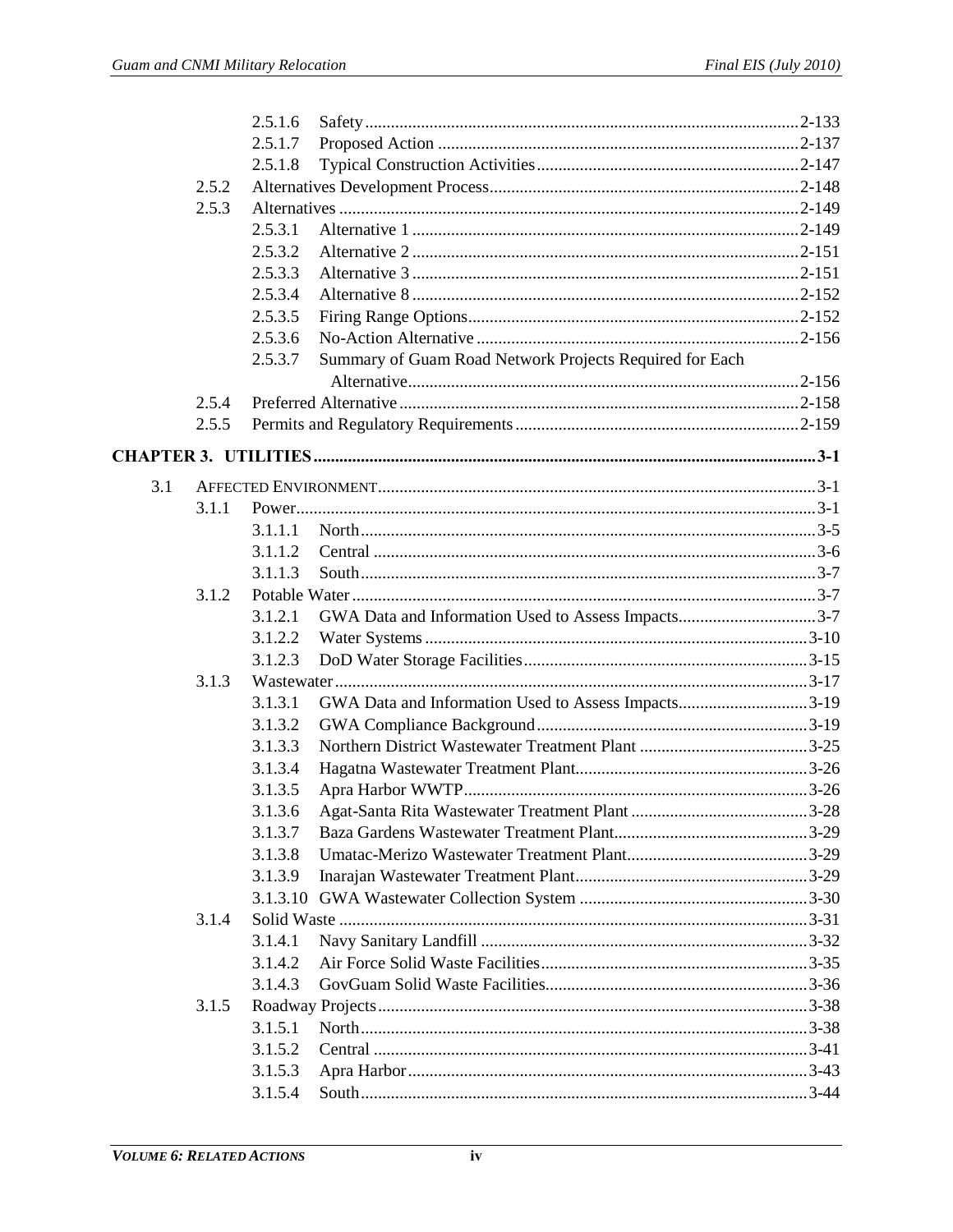| 3.2 |       |          |  |      |  |
|-----|-------|----------|--|------|--|
|     | 3.2.1 |          |  |      |  |
|     |       | 3.2.1.1  |  |      |  |
|     |       | 3.2.1.2  |  |      |  |
|     |       | 3.2.1.3  |  |      |  |
|     | 3.2.2 |          |  |      |  |
|     |       | 3.2.2.1  |  |      |  |
|     |       | 3.2.2.2  |  |      |  |
|     | 3.2.3 |          |  |      |  |
|     |       | 3.2.3.1  |  |      |  |
|     |       | 3.2.3.2  |  |      |  |
|     |       | 3.2.3.3  |  |      |  |
|     |       | 3.2.3.4  |  |      |  |
|     |       | 3.2.3.5  |  |      |  |
|     |       | 3.2.3.6  |  |      |  |
|     | 3.2.4 |          |  |      |  |
|     |       | 3.2.4.1  |  |      |  |
|     |       | 3.2.4.2  |  |      |  |
|     |       | 3.2.4.3  |  |      |  |
|     |       | 3.2.4.4  |  |      |  |
|     | 3.2.5 |          |  |      |  |
|     |       | 3.2.5.1  |  |      |  |
|     |       | 3.2.5.2  |  |      |  |
|     | 3.2.6 |          |  |      |  |
|     |       | 3.2.6.1  |  |      |  |
|     |       | 3.2.6.2  |  |      |  |
|     |       | 3.2.6.3  |  |      |  |
|     |       | 3.2.6.4  |  |      |  |
|     |       | 3.2.6.5  |  |      |  |
|     |       | 3.2.6.6  |  |      |  |
|     |       |          |  |      |  |
|     |       |          |  | .4-1 |  |
|     | 4.1.1 |          |  |      |  |
|     |       | 4.1.1.1  |  |      |  |
|     |       | 4.1.1.2  |  |      |  |
|     | 4.1.2 |          |  |      |  |
|     |       | 4.1.2.1  |  |      |  |
|     |       | 4.1.2.2  |  |      |  |
|     |       | 4.1.2.3  |  |      |  |
|     | 4.1.3 | Central. |  |      |  |
|     |       | 4.1.3.1  |  |      |  |
|     |       | 4.1.3.2  |  |      |  |
|     | 4.1.4 |          |  |      |  |
|     |       | 4.1.4.1  |  |      |  |
|     |       | 4.1.4.2  |  |      |  |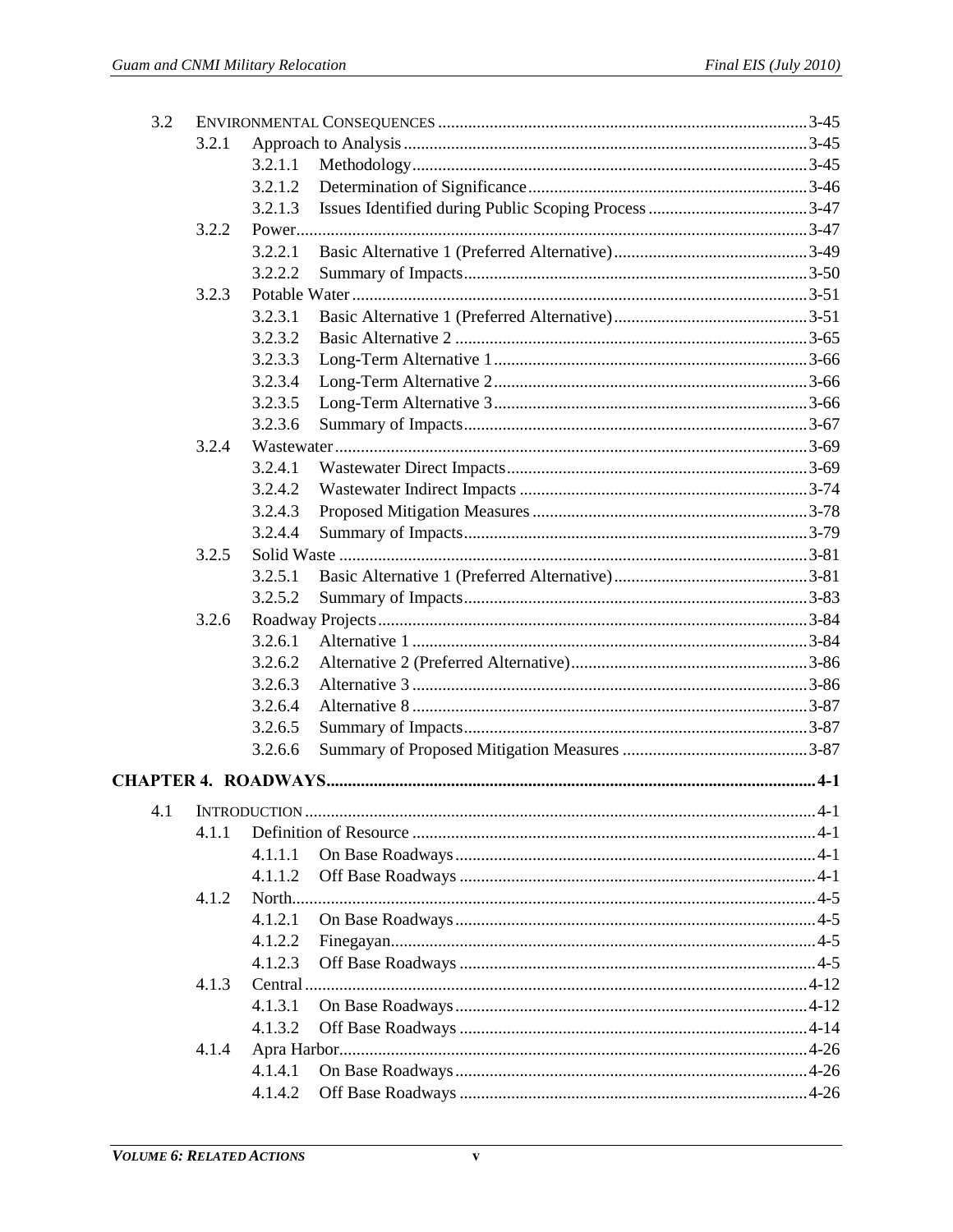|     | 4.1.5 |         |                                                                              |  |
|-----|-------|---------|------------------------------------------------------------------------------|--|
|     |       | 4.1.5.1 |                                                                              |  |
|     |       | 4.1.5.2 |                                                                              |  |
| 4.2 |       |         |                                                                              |  |
|     | 4.2.1 |         |                                                                              |  |
|     |       | 4.2.1.1 |                                                                              |  |
|     |       | 4.2.1.2 |                                                                              |  |
|     |       | 4.2.1.3 |                                                                              |  |
|     | 4.2.2 |         |                                                                              |  |
|     |       | 4.2.2.1 |                                                                              |  |
|     |       | 4.2.2.2 |                                                                              |  |
|     |       | 4.2.2.3 |                                                                              |  |
|     |       | 4.2.2.4 |                                                                              |  |
|     |       | 4.2.2.5 |                                                                              |  |
|     |       | 4.2.2.6 |                                                                              |  |
|     |       | 4.2.2.7 |                                                                              |  |
|     |       | 4.2.2.8 | Off Base Roadways Summary of Proposed Mitigation Measures 4-169              |  |
|     | 4.2.3 |         |                                                                              |  |
|     | 4.2.4 |         | Qualitative Comparison of Alternatives - Limited Roadway Improvements  4-200 |  |
|     |       |         |                                                                              |  |
| 5.1 |       |         |                                                                              |  |
| 5.2 |       |         |                                                                              |  |
|     | 5.2.1 |         |                                                                              |  |
|     |       | 5.2.1.1 |                                                                              |  |
|     |       | 5.2.1.2 |                                                                              |  |
|     |       | 5.2.1.3 |                                                                              |  |
|     | 5.2.2 |         |                                                                              |  |
|     |       | 5.2.2.1 | Basic Alternative 1: Recondition up to 5 Existing Guam Power                 |  |
|     |       |         | Authority Permitted Facilities to Provide Peaking Power/Reserve              |  |
|     |       |         |                                                                              |  |
|     |       | 5.2.2.2 |                                                                              |  |
|     | 5.2.3 |         |                                                                              |  |
|     |       | 5.2.3.1 |                                                                              |  |
|     |       | 5.2.3.2 |                                                                              |  |
|     |       | 5.2.3.3 |                                                                              |  |
|     | 5.2.4 |         |                                                                              |  |
|     |       | 5.2.4.1 |                                                                              |  |
|     |       | 5.2.4.2 |                                                                              |  |
|     | 5.2.5 |         |                                                                              |  |
|     |       | 5.2.5.1 |                                                                              |  |
|     |       | 5.2.5.2 |                                                                              |  |
|     | 5.2.6 |         |                                                                              |  |
|     |       | 5.2.6.1 |                                                                              |  |
|     |       | 5.2.6.2 |                                                                              |  |
|     |       | 5.2.6.3 |                                                                              |  |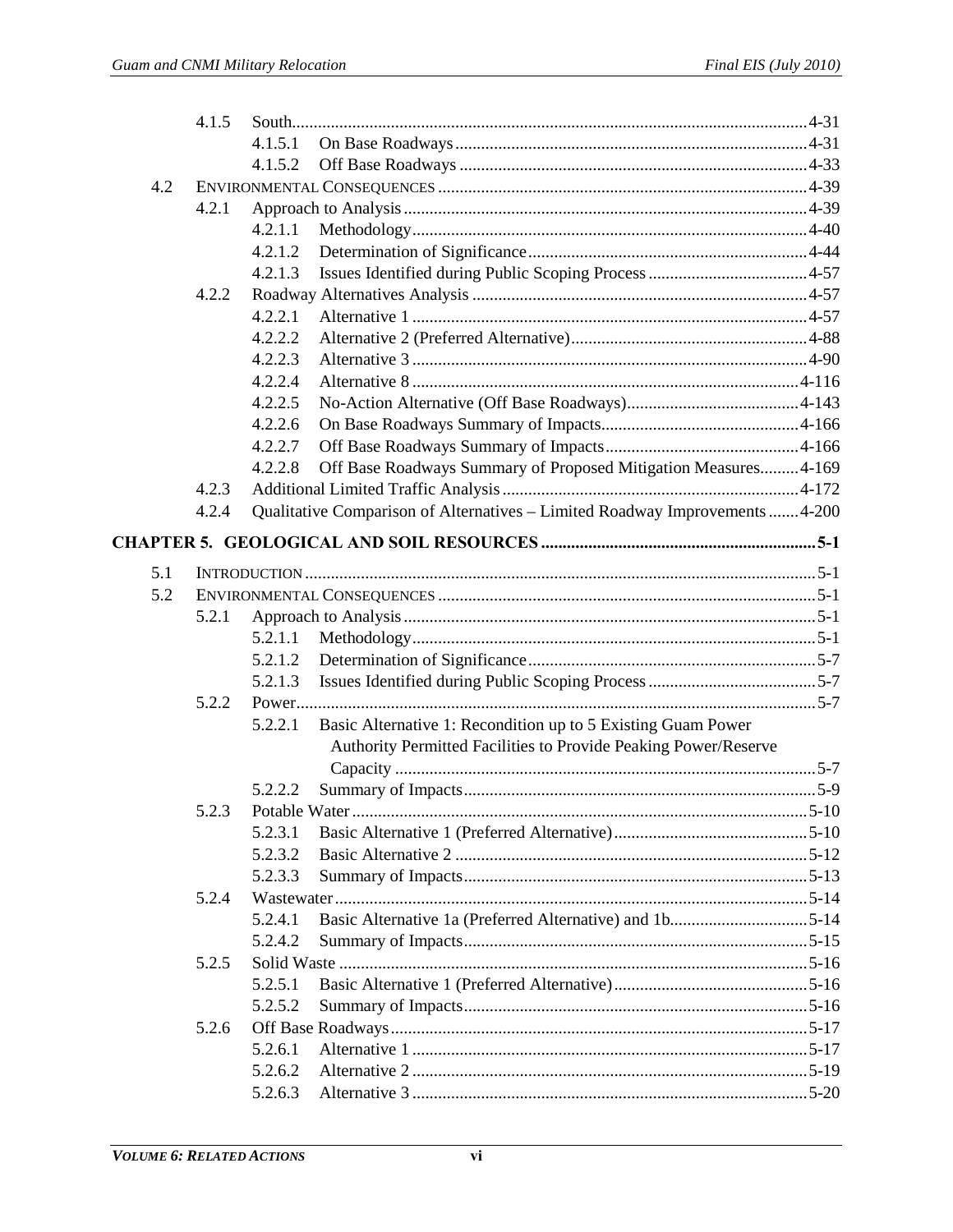|     |       | 5.2.6.4 |                                                              |  |
|-----|-------|---------|--------------------------------------------------------------|--|
|     |       | 5.2.6.5 |                                                              |  |
|     |       | 5.2.6.6 |                                                              |  |
|     |       | 5.2.6.7 |                                                              |  |
|     |       |         |                                                              |  |
| 6.1 |       |         |                                                              |  |
| 6.2 |       |         |                                                              |  |
|     | 6.2.1 |         |                                                              |  |
|     |       | 6.2.1.1 |                                                              |  |
|     |       | 6.2.1.2 |                                                              |  |
|     |       | 6.2.1.3 |                                                              |  |
|     | 6.2.2 |         |                                                              |  |
|     |       | 6.2.2.1 |                                                              |  |
|     |       | 6.2.2.2 |                                                              |  |
|     | 6.2.3 |         |                                                              |  |
|     |       | 6.2.3.1 |                                                              |  |
|     |       | 6.2.3.2 |                                                              |  |
|     |       | 6.2.3.3 |                                                              |  |
|     | 6.2.4 |         |                                                              |  |
|     |       | 6.2.4.1 |                                                              |  |
|     |       | 6.2.4.2 |                                                              |  |
|     |       | 6.2.4.3 |                                                              |  |
|     | 6.2.5 |         |                                                              |  |
|     |       | 6.2.5.1 |                                                              |  |
|     |       | 6.2.5.2 |                                                              |  |
|     | 6.2.6 |         |                                                              |  |
|     |       | 6.2.6.1 |                                                              |  |
|     |       | 6.2.6.2 |                                                              |  |
|     |       | 6.2.6.3 |                                                              |  |
|     |       | 6.2.6.4 |                                                              |  |
|     |       | 6.2.6.5 |                                                              |  |
|     |       | 6.2.6.6 |                                                              |  |
|     |       | 6.2.6.7 |                                                              |  |
| 6.3 |       |         | LEAST ENVIRONMENTALLY DAMAGING PRACTICABLE ALTERNATIVE  6-38 |  |
|     |       |         |                                                              |  |
| 7.1 |       |         |                                                              |  |
| 7.2 |       |         |                                                              |  |
|     | 7.2.1 |         |                                                              |  |
|     |       | 7.2.1.1 |                                                              |  |
|     |       | 7.2.1.2 |                                                              |  |
|     |       | 7.2.1.3 |                                                              |  |
|     | 7.2.2 |         |                                                              |  |
|     |       | 7.2.2.1 | Historical Monitoring Observations and Existing Background   |  |
|     |       |         |                                                              |  |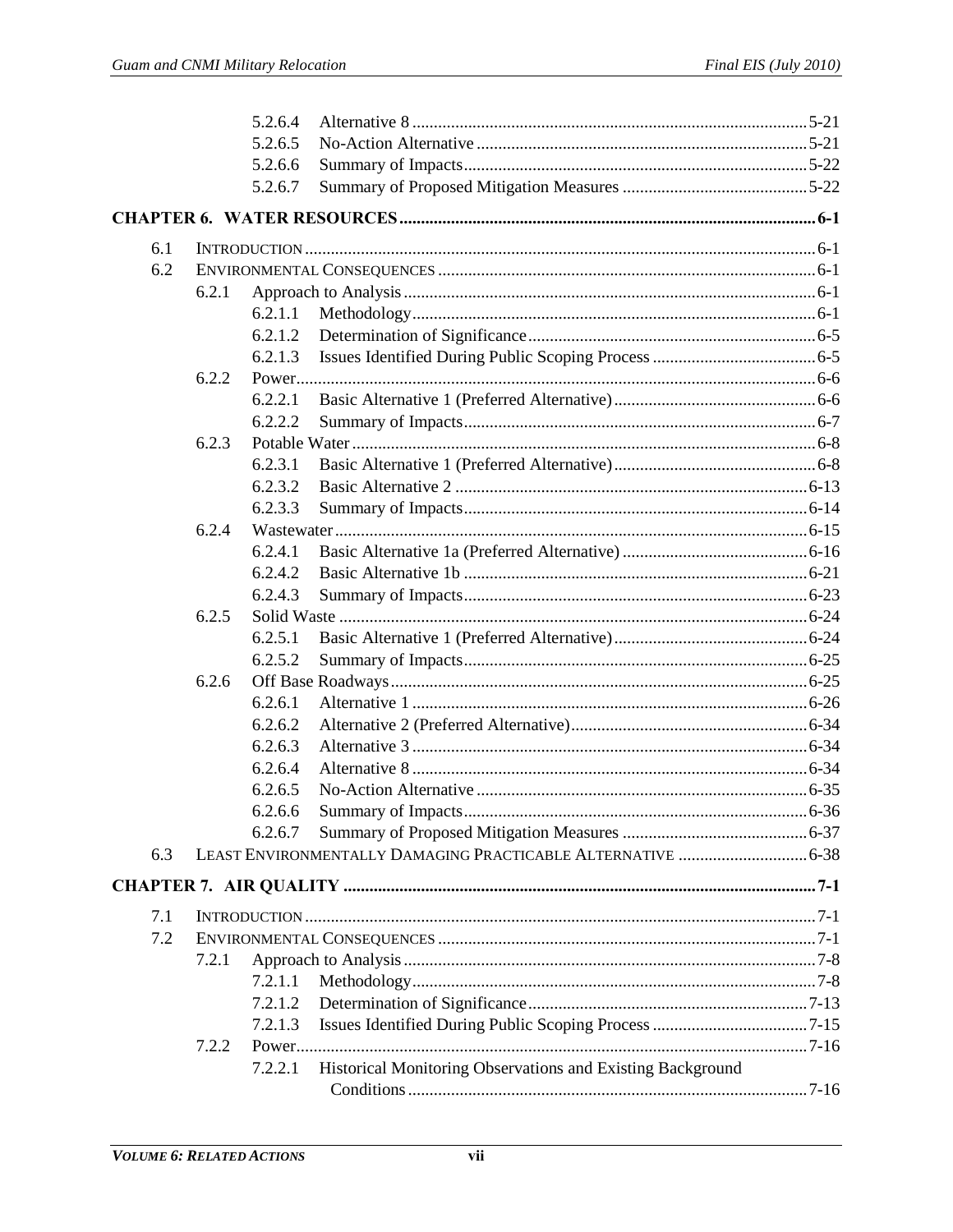|     |       | 7.2.2.2 |  |
|-----|-------|---------|--|
|     |       | 7.2.2.3 |  |
|     | 7.2.3 |         |  |
|     |       | 7.2.3.1 |  |
|     |       | 7.2.3.2 |  |
|     |       | 7.2.3.3 |  |
|     | 7.2.4 |         |  |
|     |       | 7.2.4.1 |  |
|     |       | 7.2.4.2 |  |
|     |       | 7.2.4.3 |  |
|     | 7.2.5 |         |  |
|     |       | 7.2.5.1 |  |
|     |       | 7.2.5.2 |  |
|     | 7.2.6 |         |  |
|     |       | 7.2.6.1 |  |
|     |       | 7.2.6.2 |  |
|     |       | 7.2.6.3 |  |
|     |       | 7.2.6.4 |  |
|     |       | 7.2.6.5 |  |
|     |       | 7.2.6.6 |  |
|     |       | 7.2.6.7 |  |
|     |       |         |  |
| 8.1 |       |         |  |
| 8.2 |       |         |  |
|     | 8.2.1 |         |  |
|     |       | 8.2.1.1 |  |
|     |       |         |  |
|     |       | 8.2.1.2 |  |
|     |       | 8.2.1.3 |  |
|     | 8.2.2 |         |  |
|     |       | 8.2.2.1 |  |
|     | 8.2.3 |         |  |
|     |       | 8.2.3.1 |  |
|     |       | 8.2.3.2 |  |
|     |       | 8.2.3.3 |  |
|     | 8.2.4 |         |  |
|     |       | 8.2.4.1 |  |
|     |       | 8.2.4.2 |  |
|     | 8.2.5 |         |  |
|     |       | 8.2.5.1 |  |
|     |       | 8.2.5.2 |  |
|     | 8.2.6 |         |  |
|     |       | 8.2.6.1 |  |
|     |       | 8.2.6.2 |  |
|     |       | 8.2.6.3 |  |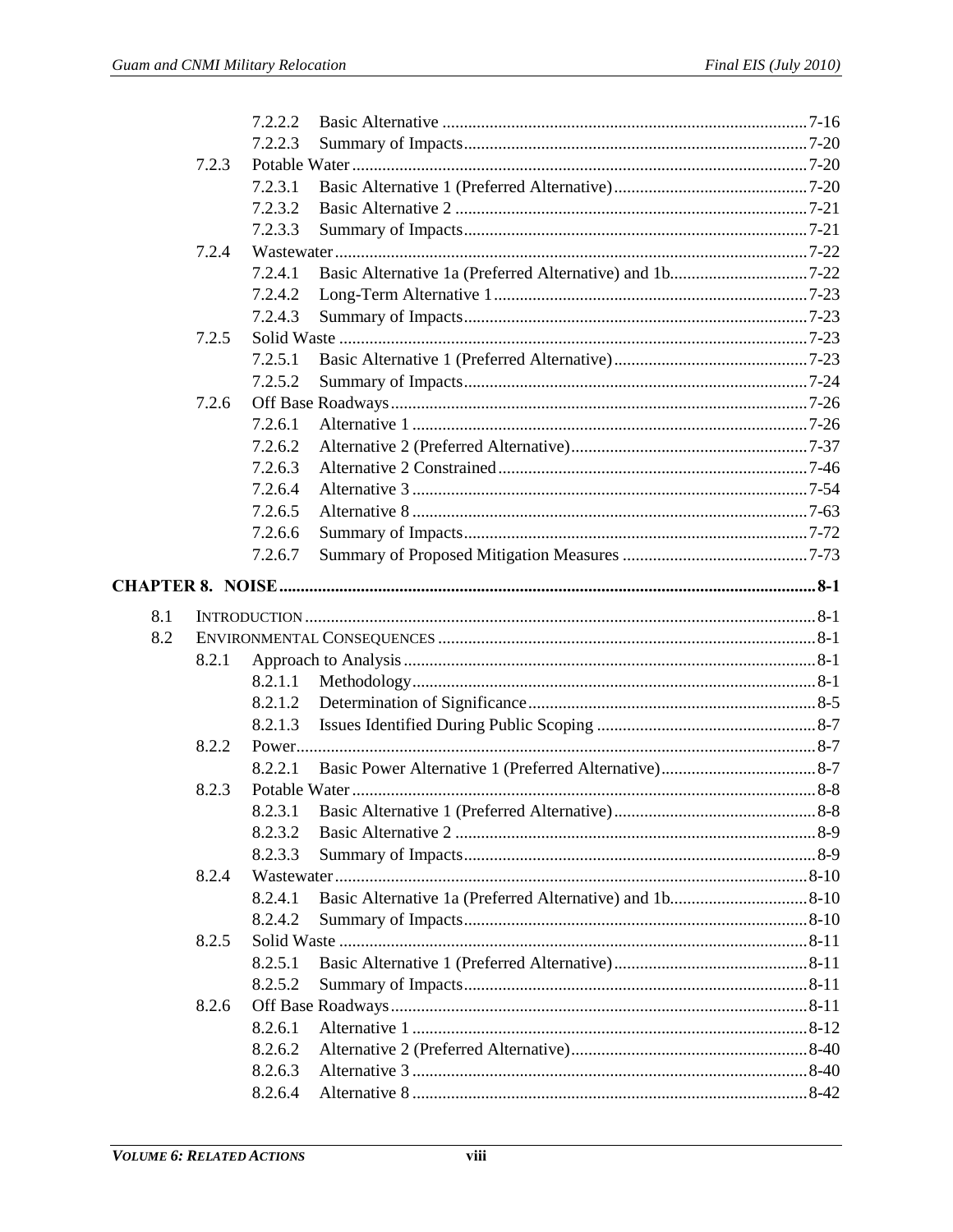|      | 8.2.6.5                                                                  |  |
|------|--------------------------------------------------------------------------|--|
|      | 8.2.6.6                                                                  |  |
|      | 8.2.6.7                                                                  |  |
| 8.3  |                                                                          |  |
| 8.4  |                                                                          |  |
| 8.5  |                                                                          |  |
|      |                                                                          |  |
| 9.1  |                                                                          |  |
| 9.2  |                                                                          |  |
|      |                                                                          |  |
| 10.1 |                                                                          |  |
|      |                                                                          |  |
|      |                                                                          |  |
|      |                                                                          |  |
|      |                                                                          |  |
|      |                                                                          |  |
|      |                                                                          |  |
|      | 10.2.2.1 Basic Alternative 1: Recondition up to Five Existing Guam Power |  |
|      | Authority-Permitted Facilities to Provide Peaking Power/Reserve          |  |
|      |                                                                          |  |
|      |                                                                          |  |
|      | 10.2.3                                                                   |  |
|      |                                                                          |  |
|      |                                                                          |  |
|      |                                                                          |  |
|      | 10.2.4                                                                   |  |
|      | 10.2.4.1 Basic Alternative 1a (Preferred Alternative) and 1b 10-8        |  |
|      |                                                                          |  |
|      | 10.2.5                                                                   |  |
|      |                                                                          |  |
|      |                                                                          |  |
|      |                                                                          |  |
|      |                                                                          |  |
|      |                                                                          |  |
|      |                                                                          |  |
|      |                                                                          |  |
|      |                                                                          |  |
|      |                                                                          |  |
|      |                                                                          |  |
| 11.1 |                                                                          |  |
| 11.2 |                                                                          |  |
|      |                                                                          |  |
|      |                                                                          |  |
|      |                                                                          |  |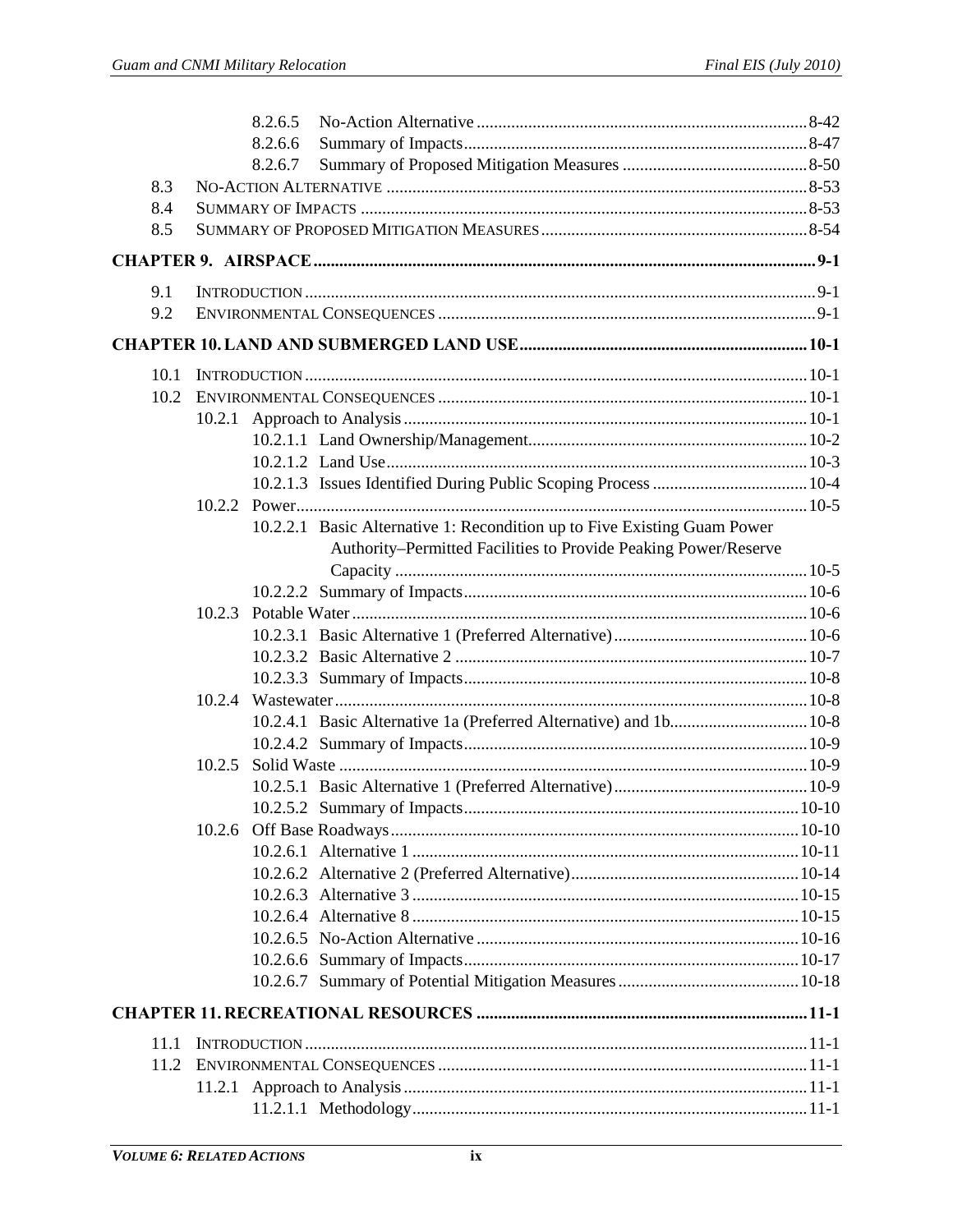|      |        | 11.2.2.1 Basic Alternative 1: Recondition up to Five Existing Guam Power |  |
|------|--------|--------------------------------------------------------------------------|--|
|      |        | Authority-Permitted Facilities to Provide Peaking Power/Reserve          |  |
|      |        |                                                                          |  |
|      |        |                                                                          |  |
|      |        |                                                                          |  |
|      |        |                                                                          |  |
|      |        |                                                                          |  |
|      |        |                                                                          |  |
|      |        |                                                                          |  |
|      |        |                                                                          |  |
|      |        |                                                                          |  |
|      |        |                                                                          |  |
|      | 11.2.5 |                                                                          |  |
|      |        |                                                                          |  |
|      |        |                                                                          |  |
|      |        |                                                                          |  |
|      |        |                                                                          |  |
|      |        |                                                                          |  |
|      |        |                                                                          |  |
|      |        |                                                                          |  |
|      |        |                                                                          |  |
|      |        |                                                                          |  |
|      |        |                                                                          |  |
|      |        |                                                                          |  |
| 12.1 |        |                                                                          |  |
| 12.2 |        |                                                                          |  |
|      |        |                                                                          |  |
|      |        |                                                                          |  |
|      |        |                                                                          |  |
|      |        |                                                                          |  |
|      |        |                                                                          |  |
|      |        |                                                                          |  |
|      |        |                                                                          |  |
|      | 12.2.3 |                                                                          |  |
|      |        |                                                                          |  |
|      |        |                                                                          |  |
|      |        |                                                                          |  |
|      |        |                                                                          |  |
|      |        |                                                                          |  |
|      |        |                                                                          |  |
|      |        |                                                                          |  |
|      |        |                                                                          |  |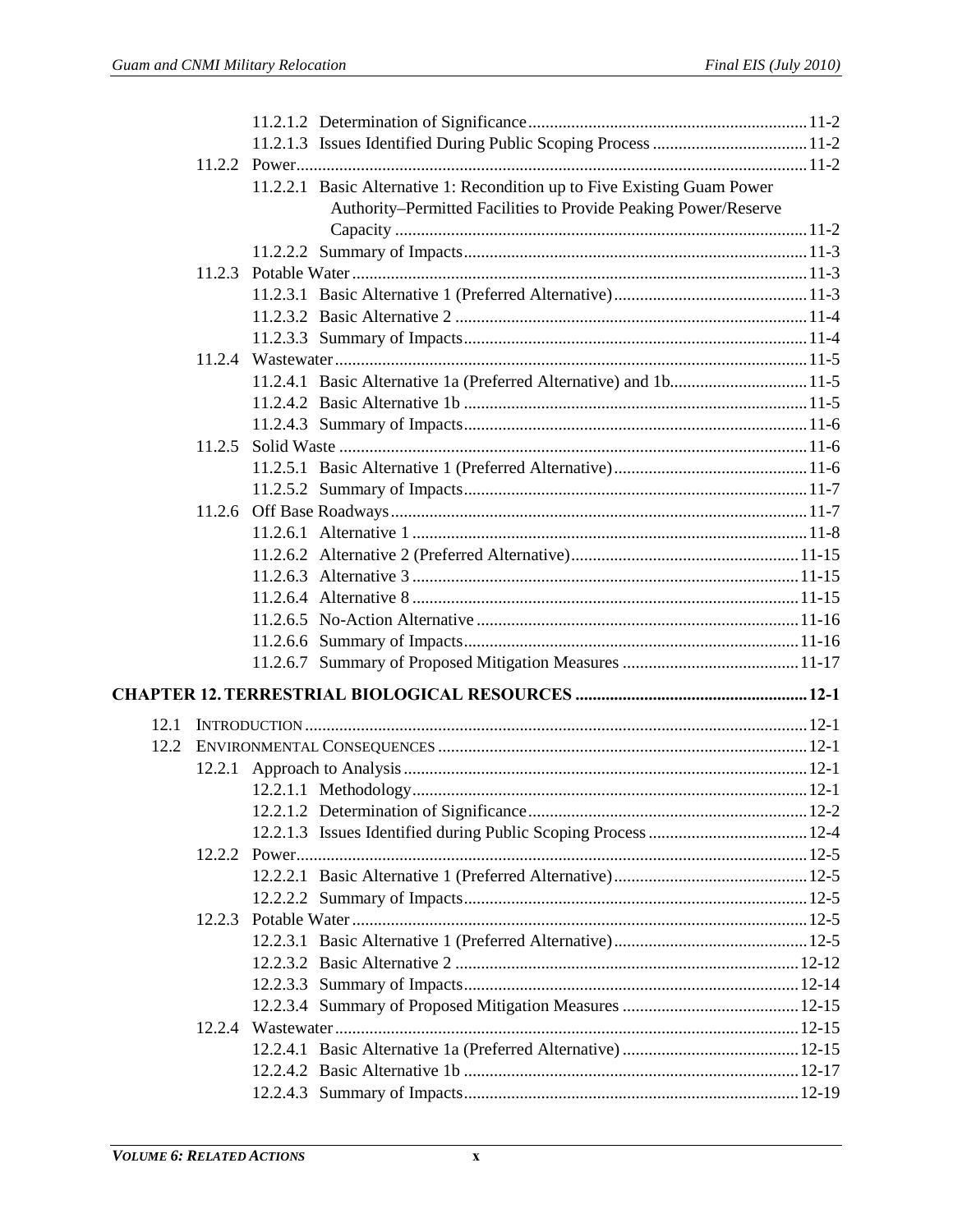| 13.1 |  |                                                      |  |
|------|--|------------------------------------------------------|--|
| 13.2 |  |                                                      |  |
|      |  |                                                      |  |
|      |  |                                                      |  |
|      |  |                                                      |  |
|      |  |                                                      |  |
|      |  |                                                      |  |
|      |  |                                                      |  |
|      |  |                                                      |  |
|      |  | Marine Flora, Invertebrates and Associated EFH 13-6  |  |
|      |  |                                                      |  |
|      |  |                                                      |  |
|      |  |                                                      |  |
|      |  | Marine Flora, Invertebrates, and Associated EFH 13-8 |  |
|      |  |                                                      |  |
|      |  |                                                      |  |
|      |  |                                                      |  |
|      |  |                                                      |  |
|      |  |                                                      |  |
|      |  |                                                      |  |
|      |  |                                                      |  |
|      |  | Marine Flora, Invertebrates and Associated EFH 13-10 |  |
|      |  |                                                      |  |
|      |  |                                                      |  |
|      |  |                                                      |  |
|      |  |                                                      |  |
|      |  | Marine Flora, Invertebrates and Associated EFH 13-11 |  |
|      |  |                                                      |  |
|      |  |                                                      |  |
|      |  |                                                      |  |
|      |  |                                                      |  |
|      |  |                                                      |  |
|      |  | Marine Flora, Invertebrates and Associated EFH 13-13 |  |
|      |  |                                                      |  |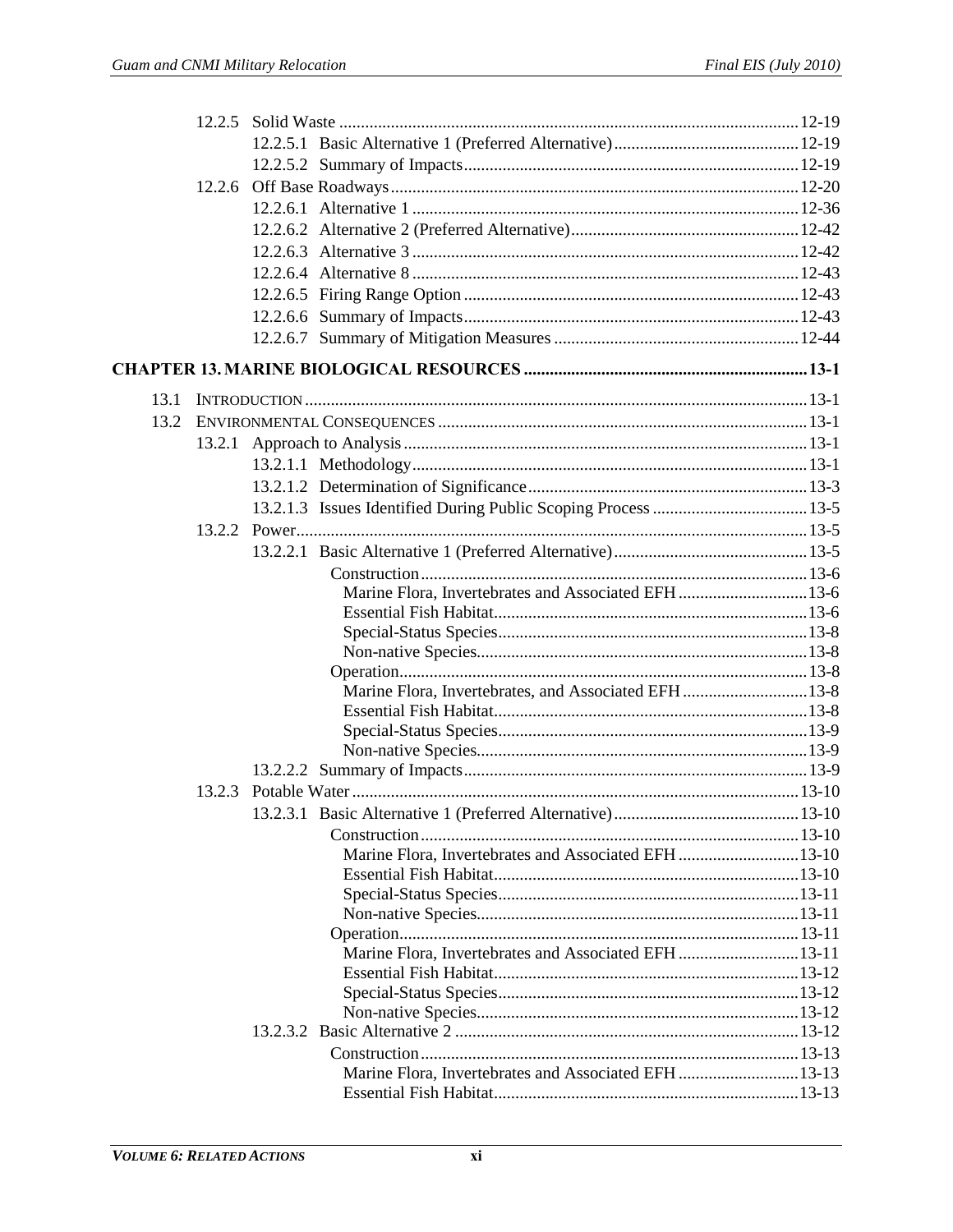|      |        | Marine Flora, Invertebrates and Associated EFH 13-14                     |  |
|------|--------|--------------------------------------------------------------------------|--|
|      |        |                                                                          |  |
|      |        |                                                                          |  |
|      |        |                                                                          |  |
|      |        |                                                                          |  |
|      |        |                                                                          |  |
|      |        | 13.2.4.1 Basic Alternative 1a (Preferred Alternative) and 1b 13-15       |  |
|      |        |                                                                          |  |
|      |        |                                                                          |  |
|      |        | Marine Flora, Invertebrates, and Associated EFH 13-23                    |  |
|      |        |                                                                          |  |
|      |        |                                                                          |  |
|      |        |                                                                          |  |
|      |        |                                                                          |  |
|      | 13.2.5 |                                                                          |  |
|      |        |                                                                          |  |
|      |        |                                                                          |  |
|      |        |                                                                          |  |
|      |        | Marine Flora, Invertebrates and Associated EFH 13-35                     |  |
|      |        |                                                                          |  |
|      |        |                                                                          |  |
|      |        |                                                                          |  |
|      |        |                                                                          |  |
|      |        |                                                                          |  |
|      |        |                                                                          |  |
|      |        |                                                                          |  |
|      |        |                                                                          |  |
|      |        |                                                                          |  |
|      |        |                                                                          |  |
|      |        |                                                                          |  |
|      |        |                                                                          |  |
|      |        |                                                                          |  |
|      |        |                                                                          |  |
| 14.1 |        |                                                                          |  |
| 14.2 |        |                                                                          |  |
|      |        |                                                                          |  |
|      |        |                                                                          |  |
|      |        |                                                                          |  |
|      |        | 14.2.1.3 Issues Identified during the Public Scoping Process  14-4       |  |
|      |        |                                                                          |  |
|      |        | 14.2.2.1 Basic Alternative 1: Recondition up to Five Existing Guam Power |  |
|      |        | Authority-Permitted Facilities to Provide Peaking Power/Reserve          |  |
|      |        |                                                                          |  |
|      |        |                                                                          |  |
|      |        |                                                                          |  |
|      |        |                                                                          |  |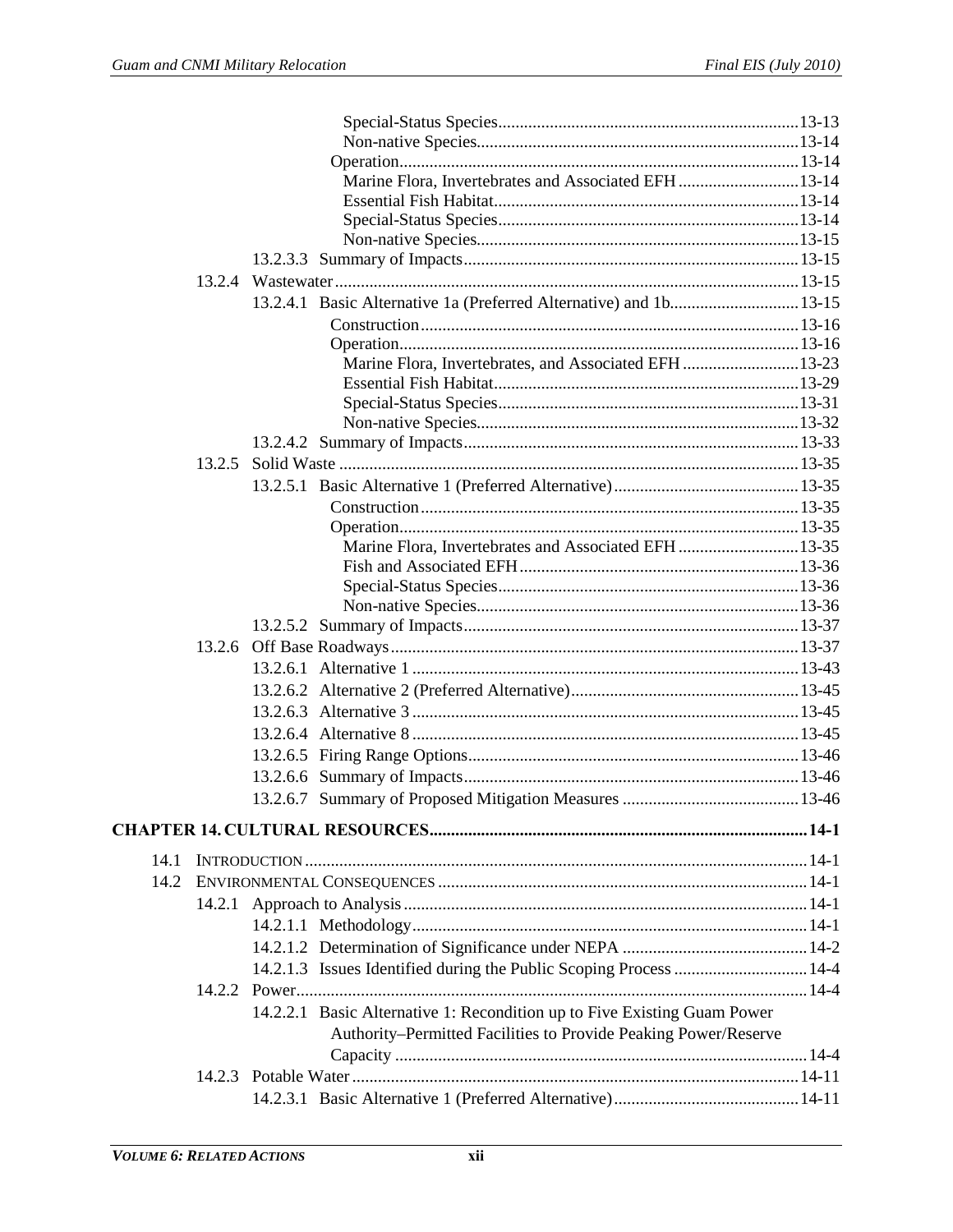|      |        | 14.2.4.1 Basic Alternative 1a (Preferred Alternative) and 1b 14-14                                                                          |  |
|------|--------|---------------------------------------------------------------------------------------------------------------------------------------------|--|
|      |        |                                                                                                                                             |  |
|      |        |                                                                                                                                             |  |
|      | 14.2.5 |                                                                                                                                             |  |
|      |        |                                                                                                                                             |  |
|      |        |                                                                                                                                             |  |
|      |        |                                                                                                                                             |  |
|      |        |                                                                                                                                             |  |
|      |        |                                                                                                                                             |  |
|      |        |                                                                                                                                             |  |
|      |        |                                                                                                                                             |  |
|      |        |                                                                                                                                             |  |
|      |        |                                                                                                                                             |  |
|      |        |                                                                                                                                             |  |
| 15.1 |        |                                                                                                                                             |  |
| 15.2 |        |                                                                                                                                             |  |
|      |        |                                                                                                                                             |  |
|      |        |                                                                                                                                             |  |
|      |        |                                                                                                                                             |  |
|      |        |                                                                                                                                             |  |
|      |        |                                                                                                                                             |  |
|      |        | 15.2.2.1 Basic Alternative 1: Recondition up to Five Existing Guam Power<br>Authority-Permitted Facilities to Provide Peaking Power/Reserve |  |
|      |        |                                                                                                                                             |  |
|      |        |                                                                                                                                             |  |
|      |        |                                                                                                                                             |  |
|      |        |                                                                                                                                             |  |
|      |        |                                                                                                                                             |  |
|      |        |                                                                                                                                             |  |
|      |        |                                                                                                                                             |  |
|      |        |                                                                                                                                             |  |
|      |        |                                                                                                                                             |  |
|      |        |                                                                                                                                             |  |
|      | 15.2.5 |                                                                                                                                             |  |
|      |        |                                                                                                                                             |  |
|      |        |                                                                                                                                             |  |
|      |        |                                                                                                                                             |  |
|      |        |                                                                                                                                             |  |
|      |        |                                                                                                                                             |  |
|      |        |                                                                                                                                             |  |
|      |        |                                                                                                                                             |  |
|      |        |                                                                                                                                             |  |
|      |        |                                                                                                                                             |  |
|      |        |                                                                                                                                             |  |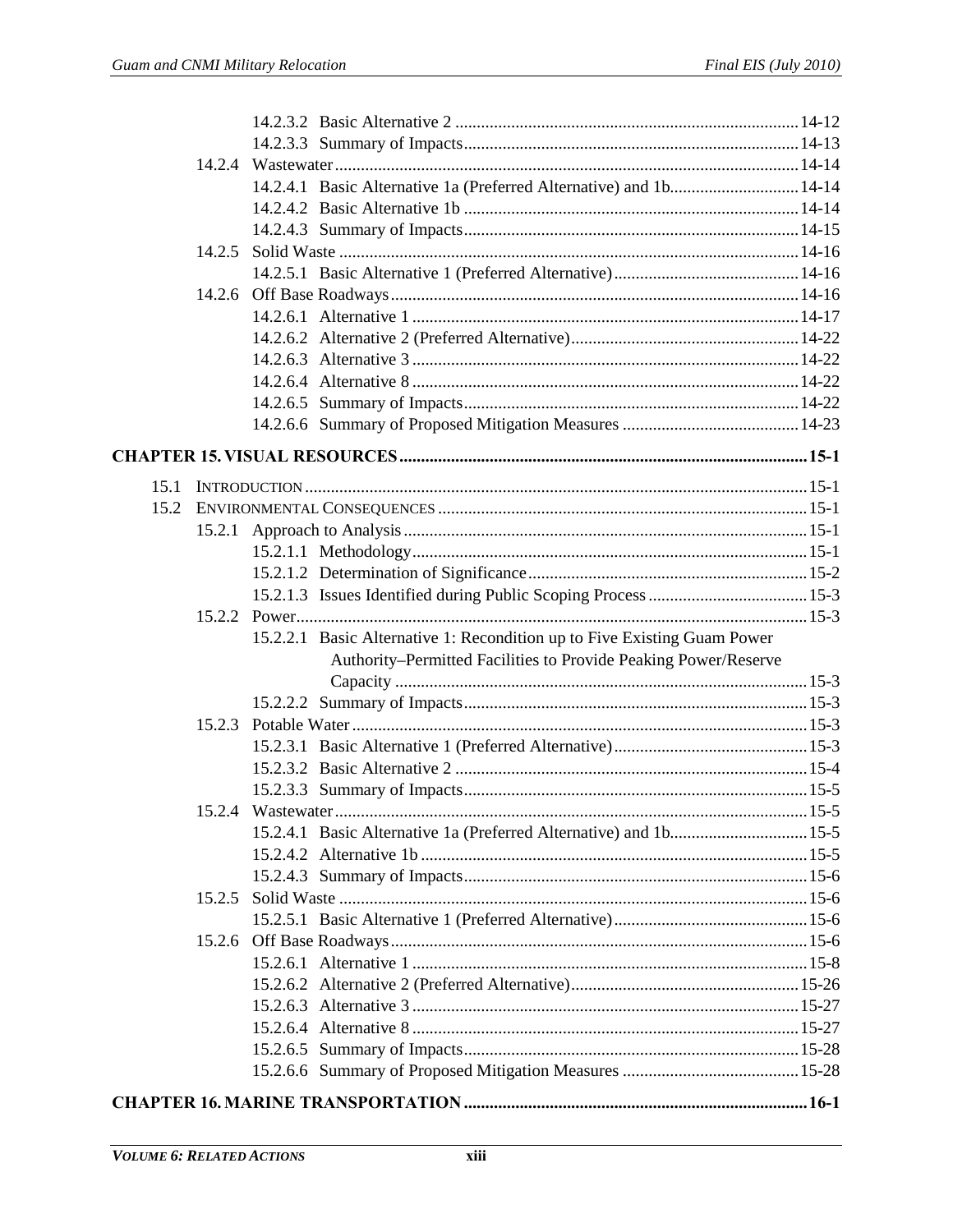| 16.1 |        |  |
|------|--------|--|
| 16.2 |        |  |
|      |        |  |
|      |        |  |
|      |        |  |
|      |        |  |
|      |        |  |
|      |        |  |
|      | 16.2.3 |  |
|      |        |  |
|      | 16.2.4 |  |
|      |        |  |
|      | 16.2.5 |  |
|      |        |  |
|      |        |  |
| 17.1 |        |  |
| 17.2 |        |  |
|      |        |  |
|      |        |  |
|      |        |  |
|      |        |  |
|      |        |  |
|      |        |  |
|      |        |  |
|      |        |  |
|      |        |  |
|      |        |  |
|      |        |  |
|      |        |  |
|      | 17.2.3 |  |
|      |        |  |
|      |        |  |
|      |        |  |
|      |        |  |
|      |        |  |
|      |        |  |
|      |        |  |
|      |        |  |
|      |        |  |
| 18.1 |        |  |
|      |        |  |
|      |        |  |
|      |        |  |
|      |        |  |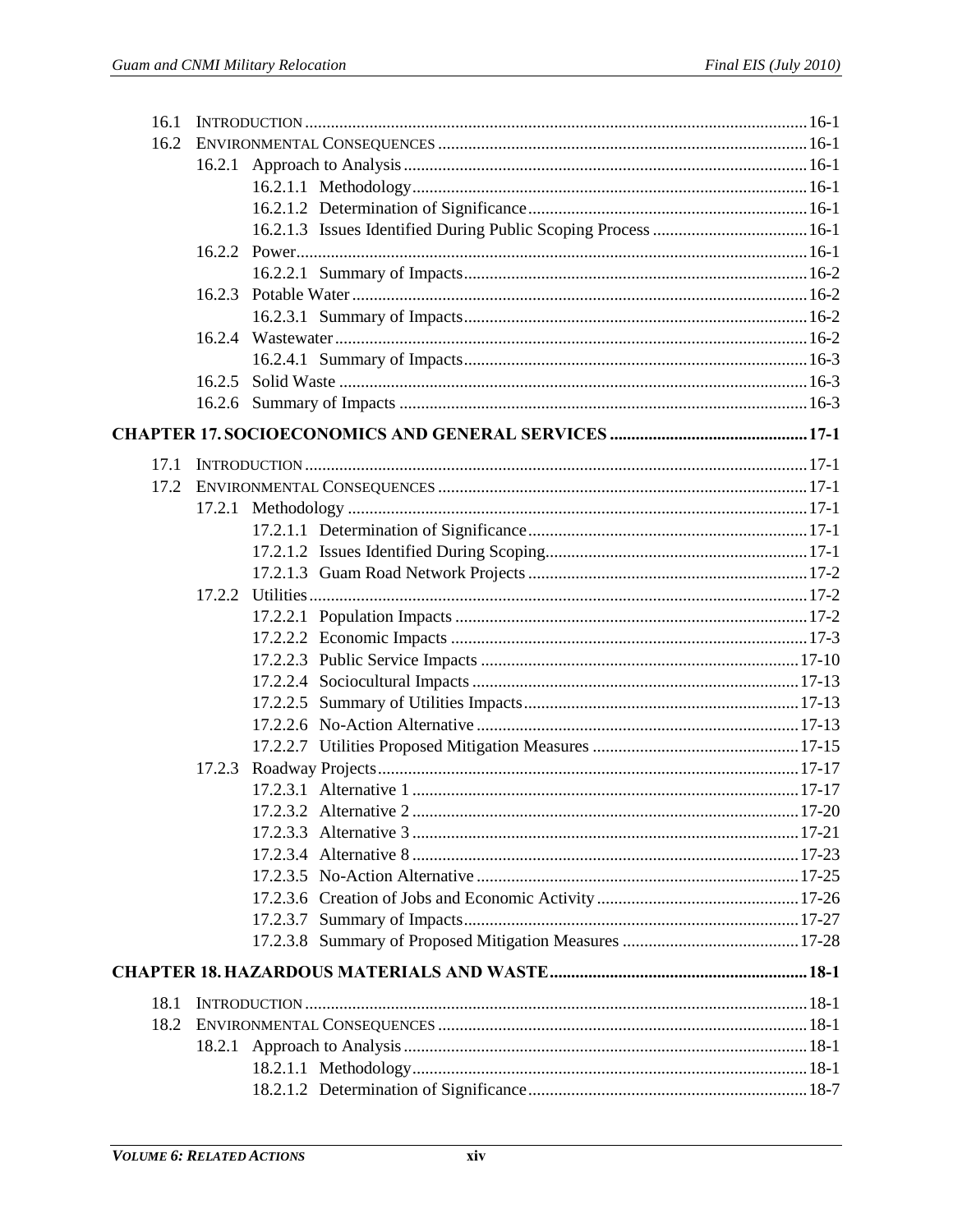|      | 18.2.4 |                                                                    |  |
|------|--------|--------------------------------------------------------------------|--|
|      |        | 18.2.4.1 Basic Alternative 1a (Preferred Alternative) and 1b 18-18 |  |
|      |        |                                                                    |  |
|      | 18.2.5 |                                                                    |  |
|      |        |                                                                    |  |
|      |        |                                                                    |  |
|      | 18.2.6 |                                                                    |  |
|      |        |                                                                    |  |
|      |        |                                                                    |  |
|      |        |                                                                    |  |
|      |        |                                                                    |  |
|      |        |                                                                    |  |
|      |        |                                                                    |  |
|      |        |                                                                    |  |
| 19.1 |        |                                                                    |  |
| 19.2 |        |                                                                    |  |
|      | 19.2.1 |                                                                    |  |
|      |        |                                                                    |  |
|      |        |                                                                    |  |
|      |        |                                                                    |  |
|      |        |                                                                    |  |
|      |        |                                                                    |  |
|      |        |                                                                    |  |
|      | 19.2.4 |                                                                    |  |
|      | 19.2.5 |                                                                    |  |
|      |        |                                                                    |  |
|      |        |                                                                    |  |
|      |        |                                                                    |  |
|      |        |                                                                    |  |
|      |        |                                                                    |  |
|      |        |                                                                    |  |
|      |        |                                                                    |  |
|      |        |                                                                    |  |
|      | 19.2.8 |                                                                    |  |
|      |        |                                                                    |  |
|      |        |                                                                    |  |
|      |        |                                                                    |  |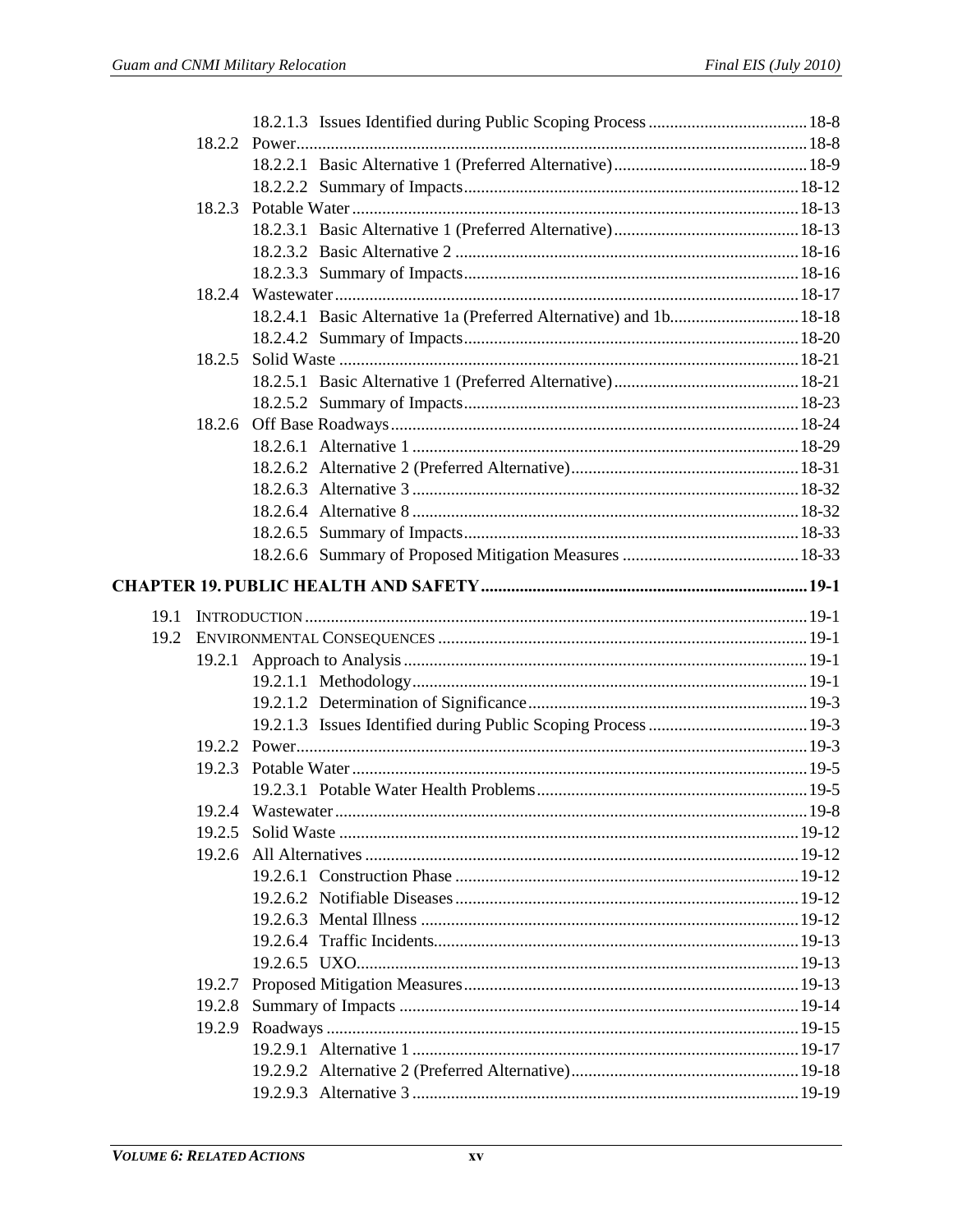|      |        |                       | <b>CHAPTER 20. ENVIRONMENTAL JUSTICE AND THE PROTECTION OF CHILDREN 20-1</b> |        |
|------|--------|-----------------------|------------------------------------------------------------------------------|--------|
| 20.1 |        |                       |                                                                              |        |
| 20.2 |        |                       |                                                                              |        |
|      |        |                       |                                                                              |        |
|      |        |                       |                                                                              |        |
|      |        |                       |                                                                              |        |
|      |        |                       |                                                                              |        |
|      |        |                       |                                                                              |        |
|      |        |                       |                                                                              |        |
|      | 20.2.3 |                       |                                                                              |        |
|      |        |                       |                                                                              |        |
|      |        |                       |                                                                              |        |
|      |        |                       |                                                                              |        |
|      |        |                       |                                                                              |        |
|      |        |                       |                                                                              |        |
|      | 20.2.5 |                       |                                                                              |        |
|      |        |                       |                                                                              |        |
|      |        |                       |                                                                              |        |
|      |        |                       |                                                                              |        |
|      |        |                       |                                                                              |        |
|      |        |                       |                                                                              |        |
|      |        |                       |                                                                              |        |
|      |        |                       |                                                                              |        |
|      | 20.2.7 |                       |                                                                              |        |
|      | 20.2.8 |                       |                                                                              |        |
|      | 20.2.9 |                       |                                                                              |        |
|      |        |                       |                                                                              |        |
|      |        | 21.1 PROPOSED PROJECT |                                                                              | $21-1$ |
|      |        |                       |                                                                              |        |
|      |        |                       |                                                                              |        |
|      |        |                       |                                                                              |        |
|      |        |                       |                                                                              |        |
|      |        |                       |                                                                              |        |
|      |        |                       |                                                                              |        |
|      |        |                       |                                                                              |        |
| 21.2 |        |                       |                                                                              |        |
|      |        |                       |                                                                              |        |
|      |        |                       |                                                                              |        |
|      |        |                       |                                                                              |        |
|      |        |                       |                                                                              |        |
|      |        |                       |                                                                              |        |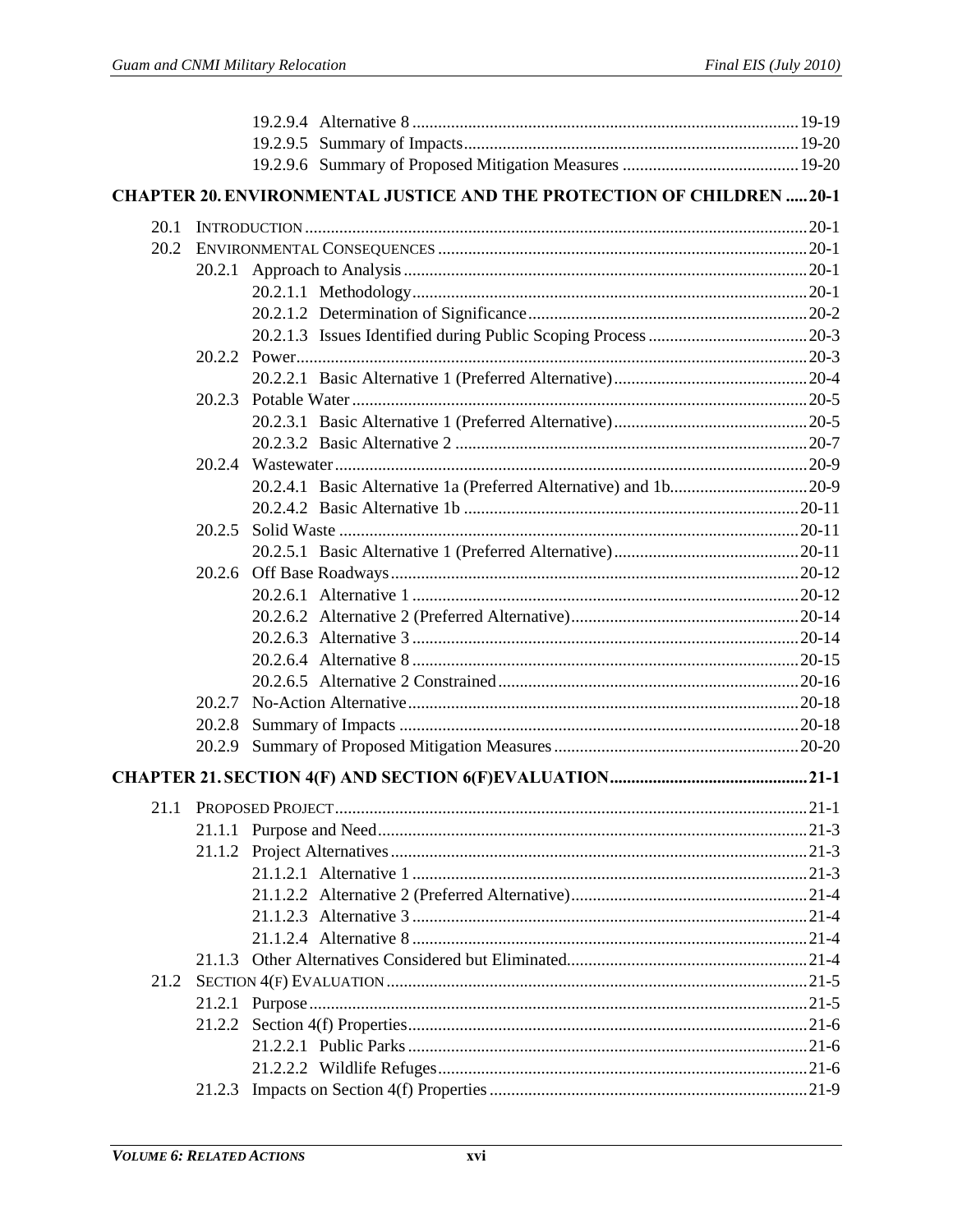| 21.3 |        |  |
|------|--------|--|
|      |        |  |
|      |        |  |
|      | 21.3.3 |  |
|      |        |  |
|      |        |  |
|      |        |  |
| 22.1 |        |  |
| 22.2 |        |  |
| 22.3 |        |  |
| 22.4 |        |  |
| 22.5 |        |  |
| 22.6 |        |  |
| 22.7 |        |  |
| 22.8 |        |  |
| 22.9 |        |  |
|      |        |  |
|      |        |  |
|      |        |  |
|      |        |  |
|      |        |  |
|      |        |  |
|      |        |  |
|      |        |  |
|      |        |  |
|      |        |  |
|      |        |  |
|      |        |  |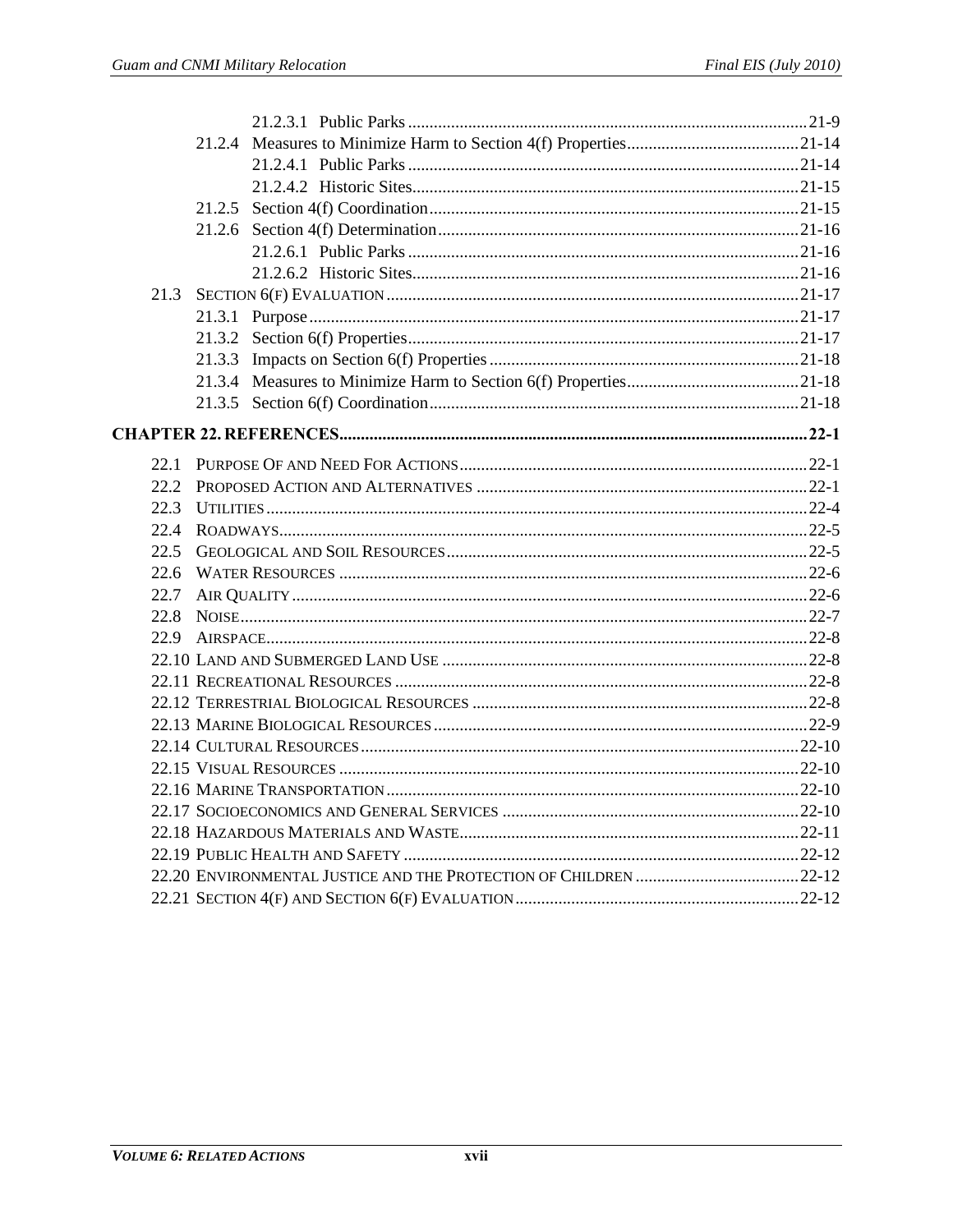#### **List of Figures**

| <b>Figure</b>                                                                             | Page |
|-------------------------------------------------------------------------------------------|------|
|                                                                                           |      |
|                                                                                           |      |
| 2.0-1. Summary of Proposed Action and Alternatives Carried Forward for Utilities, Guam2-2 |      |
|                                                                                           |      |
|                                                                                           |      |
|                                                                                           |      |
|                                                                                           |      |
|                                                                                           |      |
|                                                                                           |      |
|                                                                                           |      |
|                                                                                           |      |
|                                                                                           |      |
|                                                                                           |      |
|                                                                                           |      |
|                                                                                           |      |
| 2.3-4. Long-Term Alternative 1 Proposed Sewer Layout for DoD Secondary Treatment 2-107    |      |
|                                                                                           |      |
| 2.4-2. Navy Sanitary Landfill with Maximum Elevation = 54 feet MSL, Guam 2-119            |      |
|                                                                                           |      |
|                                                                                           |      |
|                                                                                           |      |
|                                                                                           |      |
|                                                                                           |      |
|                                                                                           |      |
|                                                                                           |      |
|                                                                                           |      |
|                                                                                           |      |
|                                                                                           |      |
|                                                                                           |      |
|                                                                                           |      |
|                                                                                           |      |
|                                                                                           |      |
|                                                                                           |      |
|                                                                                           |      |
|                                                                                           |      |
|                                                                                           |      |
|                                                                                           |      |
|                                                                                           |      |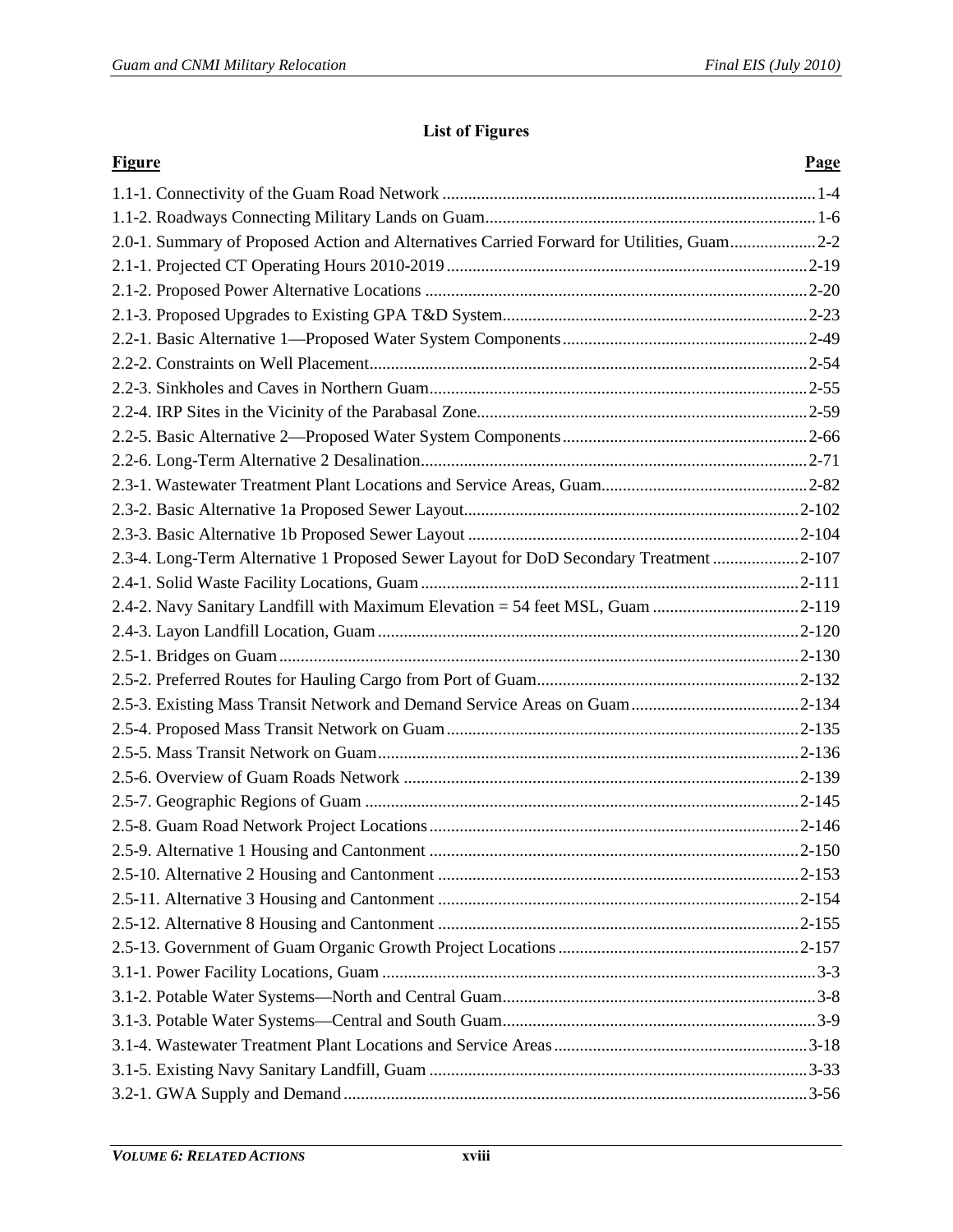| 3.2-2. Well Withdrawal to Meet DoD Average Daily Demand and GWA Average Daily Demand  |
|---------------------------------------------------------------------------------------|
| 3.2-3. Well Withdrawal to Meet DoD Average Daily Demand and GWA Average Daily Demand  |
|                                                                                       |
|                                                                                       |
|                                                                                       |
|                                                                                       |
|                                                                                       |
|                                                                                       |
|                                                                                       |
|                                                                                       |
|                                                                                       |
|                                                                                       |
|                                                                                       |
|                                                                                       |
|                                                                                       |
|                                                                                       |
|                                                                                       |
|                                                                                       |
|                                                                                       |
|                                                                                       |
|                                                                                       |
|                                                                                       |
|                                                                                       |
|                                                                                       |
|                                                                                       |
|                                                                                       |
|                                                                                       |
|                                                                                       |
|                                                                                       |
|                                                                                       |
|                                                                                       |
| 4.2-15. North Region-2014 a.m. Peak Congestion Levels - Alternatives 1 and 24-61      |
| 4.2-16. North Region – 2014 p.m. Peak Congestion Levels – Alternatives 1 and 24-62    |
| 4.2-17. North Region - 2030 a.m. Peak Congestion Levels - Alternatives 1 and 24-63    |
| 4.2-18. North Region - 2030 p.m. Peak Congestion Levels - Alternatives 1 and 24-64    |
| 4.2-19. Central Region - 2014 a.m. Peak Congestion Levels - Alternatives 1 and 2 4-70 |
| 4.2-20. Central Region - 2014 p.m. Peak Congestion Levels - Alternatives 1 and 24-71  |
| 4.2-21. Central Region - 2030 a.m. Peak Congestion Levels - Alternatives 1 and 2 4-72 |
| 4.2-22. Central Region - 2030 p.m. Peak Congestion Levels - Alternatives 1 and 2 4-73 |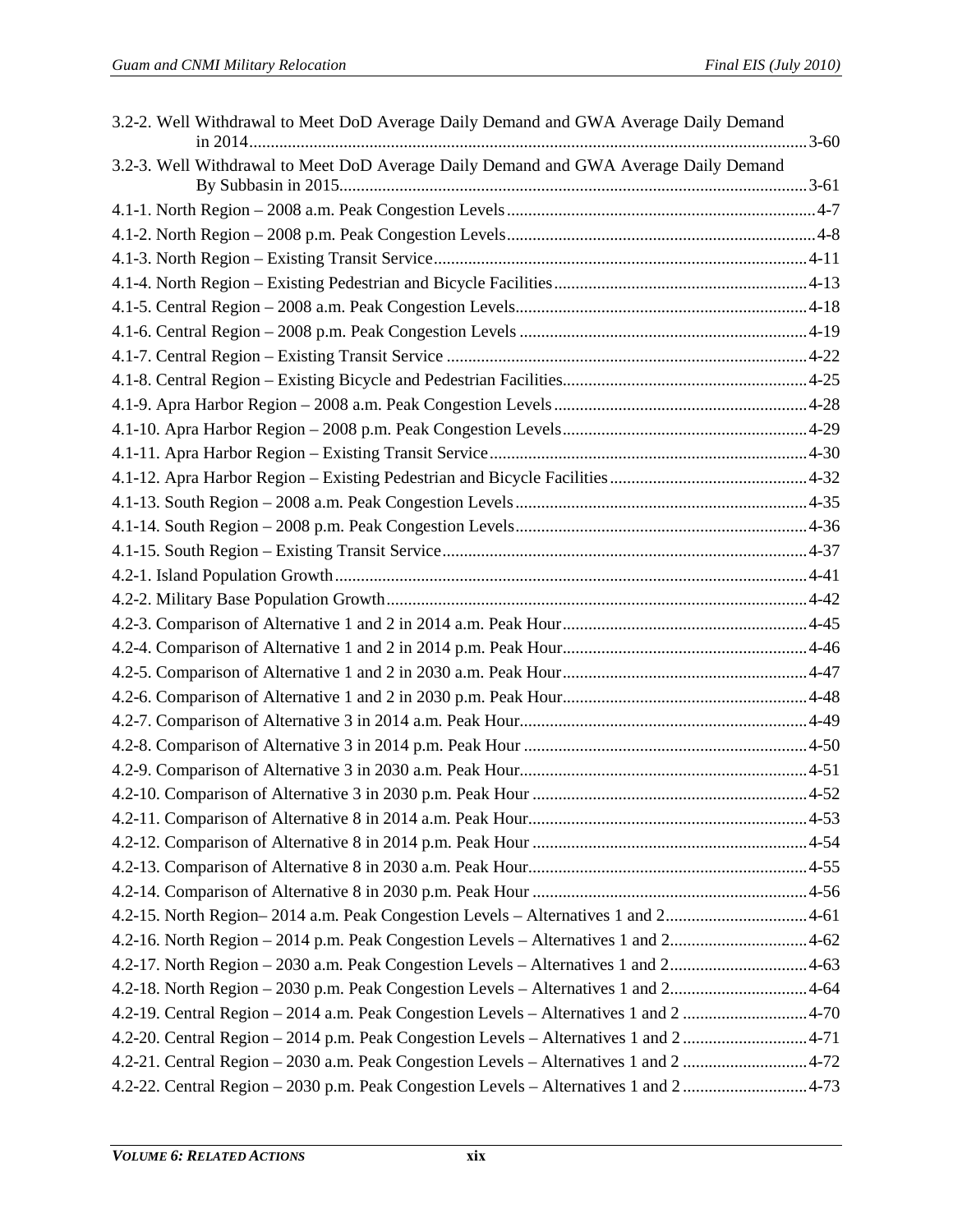| 4.2-23. Apra Harbor Region - 2014 a.m. Peak Congestion Levels - Alternatives 1 and 24-77 |  |
|------------------------------------------------------------------------------------------|--|
| 4.2-24. Apra Harbor Region - 2014 p.m. Peak Congestion Levels - Alternatives 1 and 24-78 |  |
| 4.2-25. Apra Harbor Region - 2030 a.m. Peak Congestion Levels - Alternatives 1 and 24-79 |  |
| 4.2-26. Apra Harbor Region – 2030 p.m. Peak Congestion Levels – Alternatives 1 and 24-80 |  |
| 4.2-27. South Region – 2014 a.m. Peak Congestion Levels – Alternatives 1 and 24-84       |  |
| 4.2-28. South Region - 2014 p.m. Peak Congestion Levels - Alternatives 1 and 24-85       |  |
| 4.2-29. South Region - 2030 a.m. Peak Congestion Levels - Alternatives 1 and 24-86       |  |
| 4.2-30. South Region - 2030 p.m. Peak Congestion Levels - Alternatives 1 and 24-87       |  |
|                                                                                          |  |
|                                                                                          |  |
|                                                                                          |  |
|                                                                                          |  |
|                                                                                          |  |
|                                                                                          |  |
|                                                                                          |  |
|                                                                                          |  |
| 4.2-39. Apra Harbor Region - 2014 a.m. Peak Congestion Levels - Alternative 3 4-107      |  |
| 4.2-40. Apra Harbor Region - 2014 p.m. Peak Congestion Levels - Alternative 34-108       |  |
| 4.2-41. Apra Harbor Region-2030 a.m. Peak Congestion Levels - Alternative 3 4-109        |  |
| 4.2-42. Apra Harbor Region - 2030 p.m. Peak Congestion Levels - Alternative 34-110       |  |
|                                                                                          |  |
|                                                                                          |  |
|                                                                                          |  |
|                                                                                          |  |
|                                                                                          |  |
|                                                                                          |  |
| 4.2-49. North Region - 2030 a.m. and p.m. Peak Congestion Levels - Alternative 8 4-120   |  |
| 4.2-50. North Region - 2030 a.m. and p.m. Peak Congestion Levels - Alternative 8 4-121   |  |
|                                                                                          |  |
|                                                                                          |  |
|                                                                                          |  |
|                                                                                          |  |
| 4.2-55. Apra Harbor Region - 2014 a.m. Peak Congestion Levels - Alternative 84-133       |  |
| 4.2-56. Apra Harbor Region - 2014 p.m. Peak Congestion Levels - Alternative 84-134       |  |
| 4.2-57. Apra Harbor Region - 2030 a.m. Peak Congestion Levels - Alternative 8 4-135      |  |
| 4.2-58. Apra Harbor Region - 2030 p.m. Peak Congestion Levels - Alternative 84-136       |  |
|                                                                                          |  |
|                                                                                          |  |
|                                                                                          |  |
|                                                                                          |  |
| 4.2-63. North Region - 2014 a.m. Peak Congestion Levels - No-Action Alternative 4-145    |  |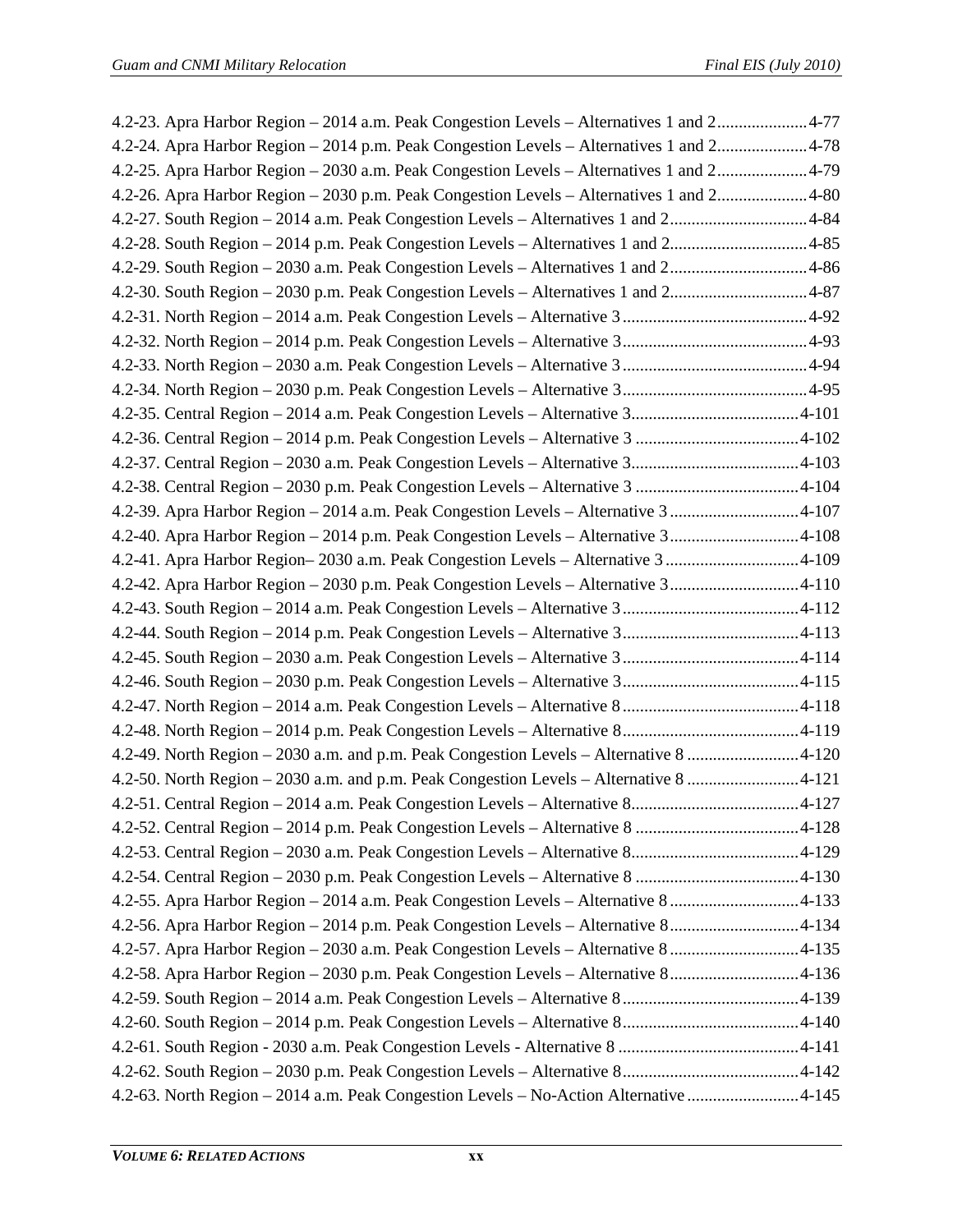| 4.2-64. North Region – 2014 p.m. Peak Congestion Levels – No-Action Alternative4-146         |  |
|----------------------------------------------------------------------------------------------|--|
| 4.2-65. Central Region – 2014 a.m. Peak Congestion Levels – No-Action Alternative4-147       |  |
| 4.2-66. Central Region - 2014 p.m. Peak Congestion Levels - No-Action Alternative 4-148      |  |
| 4.2-67. Apra Harbor Region - 2014 a.m. Peak Congestion Levels - No-Action Alternative  4-149 |  |
| 4.2-68. Apra Harbor Region - 2014 p.m. Peak Congestion Levels - No-Action Alternative 4-150  |  |
| 4.2-69. South Region – 2014 a.m. Peak Congestion Levels – No-Action Alternative  4-151       |  |
| 4.2-70. South Region - 2014 p.m. Peak Congestion Levels - No-Action Alternative4-152         |  |
| 4.2-71. North Region - 2030 a.m. Peak Congestion Levels - No-Action Alternative  4-157       |  |
| 4.2-72. North Region - 2030 p.m. Peak Congestion Levels - No-Action Alternative4-158         |  |
| 4.2-73. Central Region - 2030 a.m. Peak Congestion Levels - No-Action Alternative4-159       |  |
| 4.2-74. Central Region – 2030 p.m. Peak Congestion Levels – No-Action Alternative  4-160     |  |
| 4.2-75. Apra Harbor Region - 2030 a.m. Peak Congestion Levels - No-Action Alternative  4-161 |  |
| 4.2-76. Apra Harbor Region - 2030 p.m. Peak Congestion Levels - No-Action Alternative 4-162  |  |
| 4.2-77. South Region - 2030 a.m. Peak Congestion Levels - No-Action Alternative 4-163        |  |
| 4.2-78. South Region – 2030 p.m. Peak Congestion Levels – No-Action Alternative4-164         |  |
| 4.2-79. North Region–2014 a.m. Peak Congestion Levels – Alternative 2 (with Limited Roadway  |  |
|                                                                                              |  |
| 4.2-80. North Region – 2014 p.m. Peak Congestion Levels – Alternative 2 (with Limited        |  |
| 4.2-81. North Region - 2030 a.m. Peak Congestion Levels - Alternative 2 (with Limited        |  |
| 4.2-82. North Region - 2030 p.m. Peak Congestion Levels - Alternative 2 (with Limited        |  |
| 4.2-83. Central Region - 2014 a.m. Peak Congestion Levels - Alternative 2 (with Limited      |  |
| 4.2-84. Central Region - 2014 p.m. Peak Congestion Levels - Alternative 2 (with Limited      |  |
|                                                                                              |  |
| 4.2-85. Central Region - 2030 a.m. Peak Congestion Levels - Alternative 2 (with Limited      |  |
| 4.2-86. Central Region - 2030 p.m. Peak Congestion Levels - Alternative 2 (with Limited      |  |
|                                                                                              |  |
| 4.2-87. Apra Harbor Region – 2014 a.m. Peak Congestion Levels – Alternative 2 (with Limited  |  |
| 4.2-88. Apra Harbor Region – 2014 p.m. Peak Congestion Levels – Alternative 2 (with Limited  |  |
| 4.2-89. Apra Harbor Region - 2030 a.m. Peak Congestion Levels - Alternative 2 (with Limited  |  |
| 4.2-90. Apra Harbor Region – 2030 p.m. Peak Congestion Levels – Alternative 2 (with Limited  |  |
| 4.2-91. South Region - 2014 a.m. Peak Congestion Levels - Alternative 2 (with Limited        |  |
|                                                                                              |  |
| 4.2-92. South Region - 2014 p.m. Peak Congestion Levels - Alternative 2 (with Limited        |  |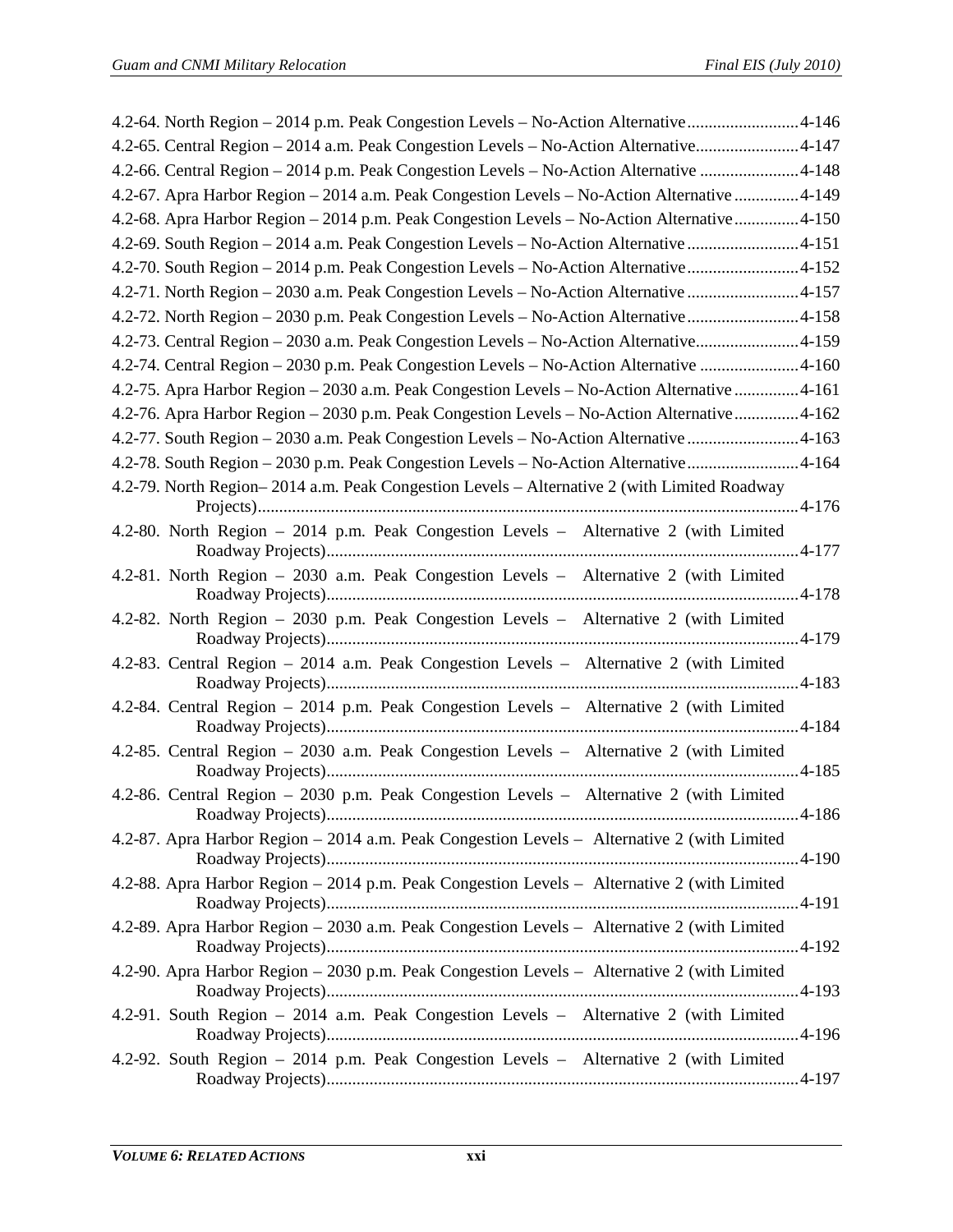| 4.2-93. South Region - 2030 a.m. Peak Congestion Levels - Alternative 2 (with Limited               |      |
|-----------------------------------------------------------------------------------------------------|------|
| 4.2-94. South Region - 2030 p.m. Peak Congestion Levels - Alternative 2 (with Limited               |      |
| 6.2-1. Location of Wetlands Adjacent to Proposed Waterline Replacement Corridor 6-10                |      |
| 7.2-1. Locations of Major Existing Electrical Generating Unit Sources on Guam7-17                   |      |
|                                                                                                     |      |
|                                                                                                     |      |
|                                                                                                     |      |
|                                                                                                     |      |
| 12.2-1. Vegetation Impacts - Potable Water System under Basic Alternatives 1 and 2  12-7            |      |
| 12.2-2a. Special-Status Species Impacts - Potable Water System under Basic Alternatives 1 and 212-9 |      |
|                                                                                                     |      |
|                                                                                                     |      |
|                                                                                                     |      |
|                                                                                                     |      |
|                                                                                                     |      |
|                                                                                                     |      |
| 12.2-9. GRN Projects in the Central Region Considered for Analysis - Route 15 Relocation  12-34     |      |
|                                                                                                     |      |
| 13.2-1. Sensitive Marine Biological Resources and Habitats Associated with Apra Harbor  13-7        |      |
| 13.2-2. NDWWTP Outfall Extension and Sensitive Marine Biological Resources  13-24                   |      |
| 13.2-3. Southern GWA WWTP Outfalls and Sensitive Marine Biological Resources  13-25                 |      |
| 13.2-4. Southern GWA WWTP Outfalls and Sensitive Marine Biological Resources  13-26                 |      |
|                                                                                                     |      |
| 13.2-6. Sensitive Marine Biological Resources and Habitats Associated with the Proposed Road        |      |
| 14.2-1. Proposed Utilities with Archaeological Probability Areas at Apra Harbor14-6                 |      |
| 14.2-2. Proposed Utilities with Archaeological Probability Areas at Andersen AFB and NCTS           | 14-7 |
| 14.2-3. Proposed Utilities with Archaeological Probability Areas in Central Guam  14-8              |      |
| 14.2-4. Proposed Utilities with Archaeological Probability Areas in South Guam14-9                  |      |
|                                                                                                     |      |
|                                                                                                     |      |
|                                                                                                     |      |
|                                                                                                     |      |
|                                                                                                     |      |
| 17.2-2. Civilian Labor Force Demand (Full-Time Equivalent Jobs) With and Without Utilities  17-4    |      |
| 17.2-3. Civilian Labor Force Income (Millions of 2008 \$s) With and Without Utilities  17-5         |      |
|                                                                                                     |      |
|                                                                                                     |      |
|                                                                                                     |      |
|                                                                                                     |      |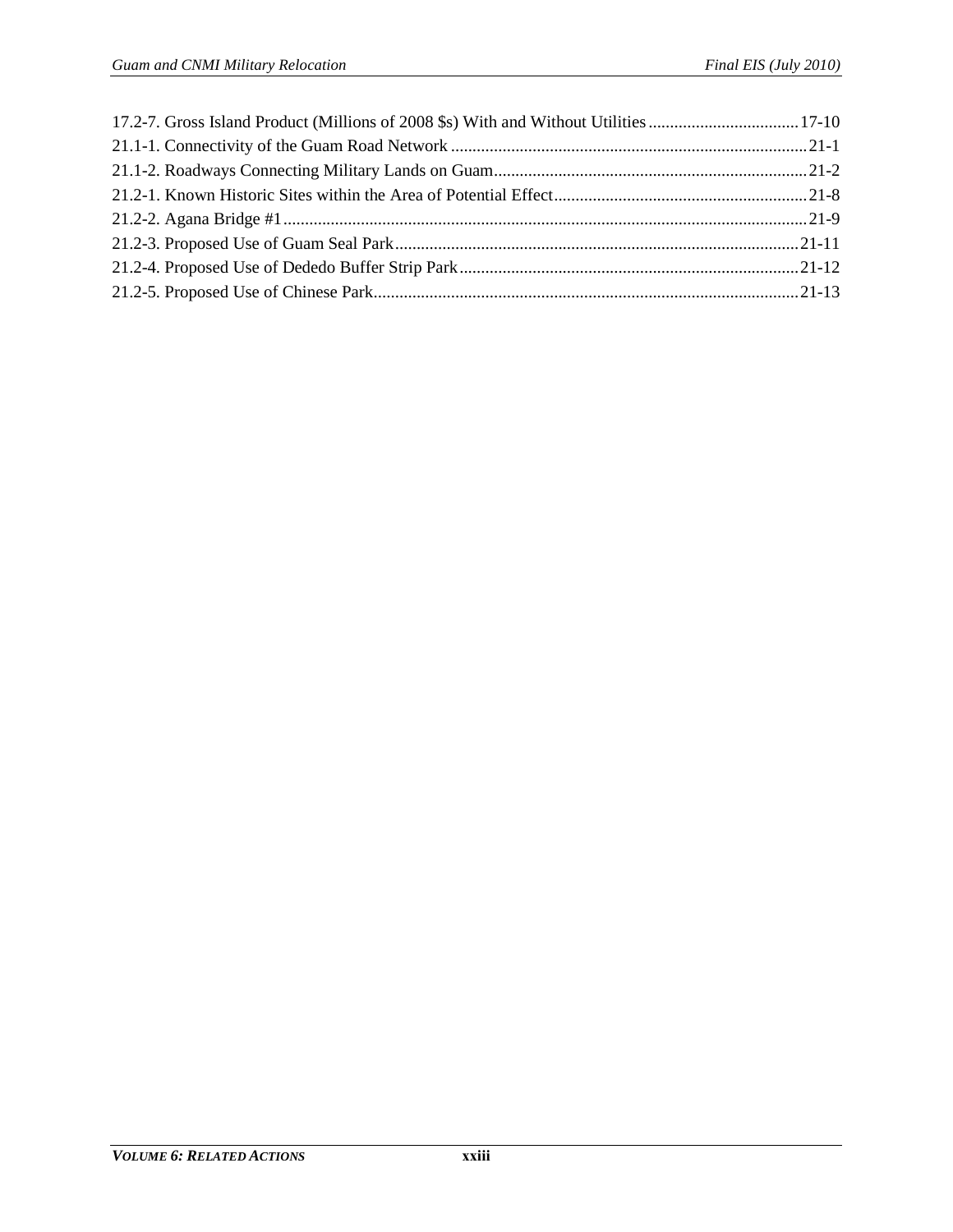#### **List of Tables**

| <b>Table</b>                                                                            | Page |
|-----------------------------------------------------------------------------------------|------|
|                                                                                         |      |
| 2.0-1. Projected "Non-Project" Population Considered in the Analysis of Utilities2-6    |      |
|                                                                                         |      |
|                                                                                         |      |
|                                                                                         |      |
|                                                                                         |      |
| 2.1-5. Approaches Associated With Achieving 30% Reduction in Facilities Demand 2-26     |      |
|                                                                                         |      |
|                                                                                         |      |
|                                                                                         |      |
|                                                                                         |      |
|                                                                                         |      |
| 2.2-6. Water Demand Comparisons Using Conservation/Sustainability Measures for Main     |      |
|                                                                                         |      |
|                                                                                         |      |
|                                                                                         |      |
|                                                                                         |      |
|                                                                                         |      |
|                                                                                         |      |
|                                                                                         |      |
|                                                                                         |      |
|                                                                                         |      |
|                                                                                         |      |
|                                                                                         |      |
|                                                                                         |      |
|                                                                                         |      |
|                                                                                         |      |
| 2.2-21. Harmon and Tumon Sampling Points Downgradient of Andersen South Annex Operating |      |
|                                                                                         |      |
| 2.2-23. Production Well MW-2 Groundwater Analytical Results, Andersen South Annex2-58   |      |
|                                                                                         |      |
| 2.2-25. TCE and PCE Concentration Ranges in Wells with Detections above MCLs 2-60       |      |
| 2.2-26. Estimates of Sustainable and Available Yield for Subbasins in the NGLS2-62      |      |
|                                                                                         |      |
|                                                                                         |      |
|                                                                                         |      |
|                                                                                         |      |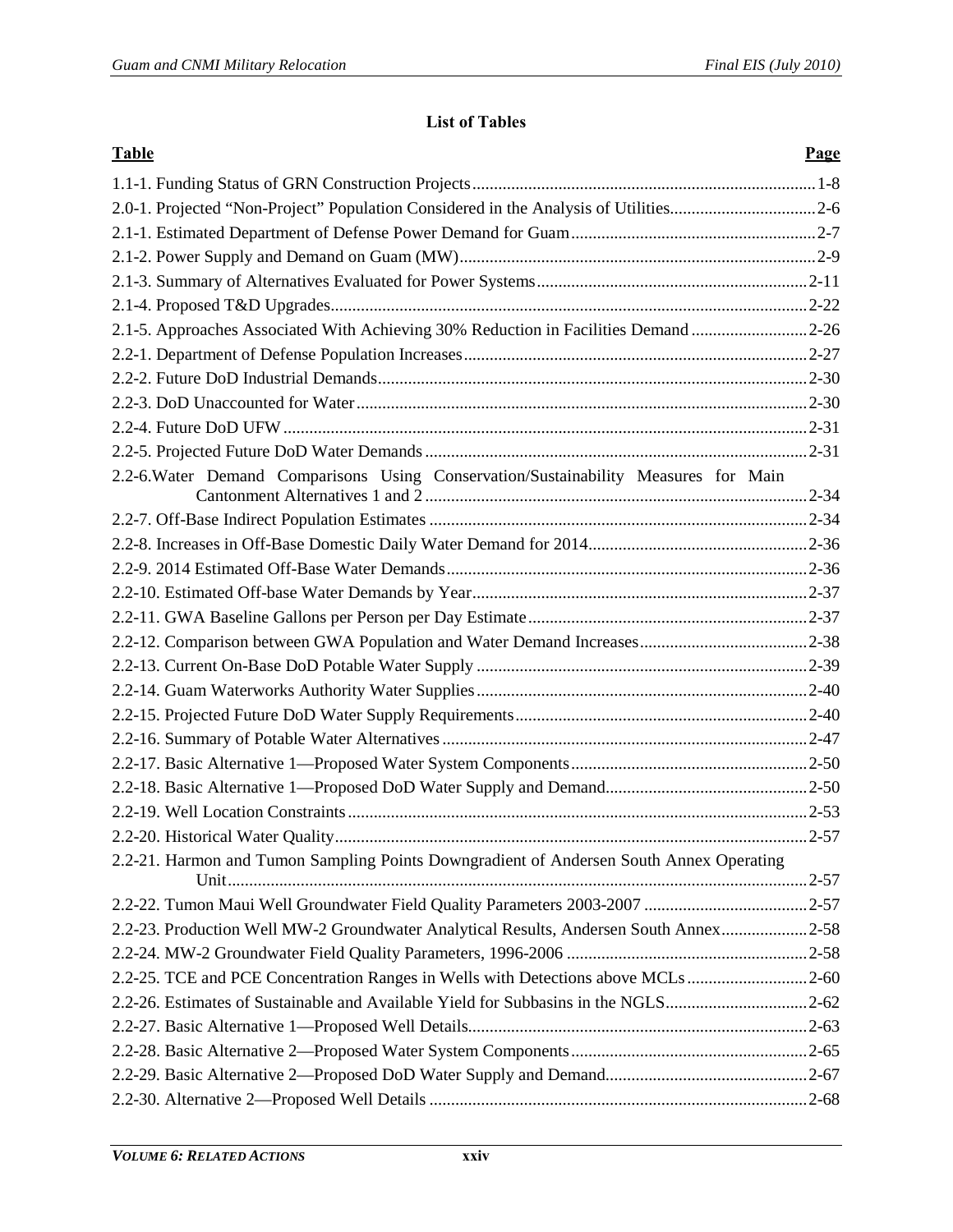| 2.3-1. Wastewater Treatment Facilities Servicing Areas of the Proposed Military Relocation 2-81                                                                           |           |
|---------------------------------------------------------------------------------------------------------------------------------------------------------------------------|-----------|
| 2.3-2. Existing Wastewater Treatment Capacities and Demand for Plants Direct Populations2-81                                                                              |           |
| 2.3-3. Existing Wastewater Treatment Capacities and Demand for Plants, Indirect Populations 2-83                                                                          |           |
| 2.3-4. Current and Projected DoD Population at Completion of Military Relocation in Northern                                                                              |           |
| 2.3-5. Current and Projected Civilian and DoD Flows at Completion of Military Relocation for                                                                              |           |
| 2.3-6. Projected Peak Wastewater Flows for Main Cantonment Alternatives 1 and 22-87                                                                                       |           |
| 2.3-7. Current and Projected DoD Population at Completion of Military Relocation in the<br>Barrigada Area of Central Guam under Main Cantonment Alternatives 3 and 8 2-88 |           |
| 2.3-8. Current and Projected Civilian and DoD Flows at Completion of Military Relocation for                                                                              |           |
| 2.3-9. Summary of Alternatives Evaluated for Wastewater Systems in Support of Main                                                                                        | $.2 - 91$ |
| 2.3-10. Summary of Alternatives Evaluated for Wastewater Systems in Support of Main                                                                                       |           |
|                                                                                                                                                                           |           |
|                                                                                                                                                                           |           |
|                                                                                                                                                                           |           |
| 2.4-4. Projected Solid Waste Generation Rates for the Military Relocation and Civilian Guam                                                                               |           |
| 2.4-5. Projected Diversion of C&D Debris and Green Waste Generation, All DoD Bases2-124                                                                                   |           |
| 2.4-6. Projected Average Daily Solid Waste Quantities and Composition, Total 2-126                                                                                        |           |
|                                                                                                                                                                           |           |
|                                                                                                                                                                           |           |
|                                                                                                                                                                           |           |
| 2.5-4 Guam Road Network Construction Projects to be Completed Each Year2-147                                                                                              |           |
|                                                                                                                                                                           |           |
|                                                                                                                                                                           |           |
|                                                                                                                                                                           |           |
|                                                                                                                                                                           |           |
|                                                                                                                                                                           |           |
|                                                                                                                                                                           |           |
| 3.1-1. Example of the Information Presented in the Guam Power Authority Generation Status                                                                                 |           |
|                                                                                                                                                                           |           |
|                                                                                                                                                                           |           |
|                                                                                                                                                                           |           |
|                                                                                                                                                                           |           |
|                                                                                                                                                                           |           |
|                                                                                                                                                                           |           |
|                                                                                                                                                                           |           |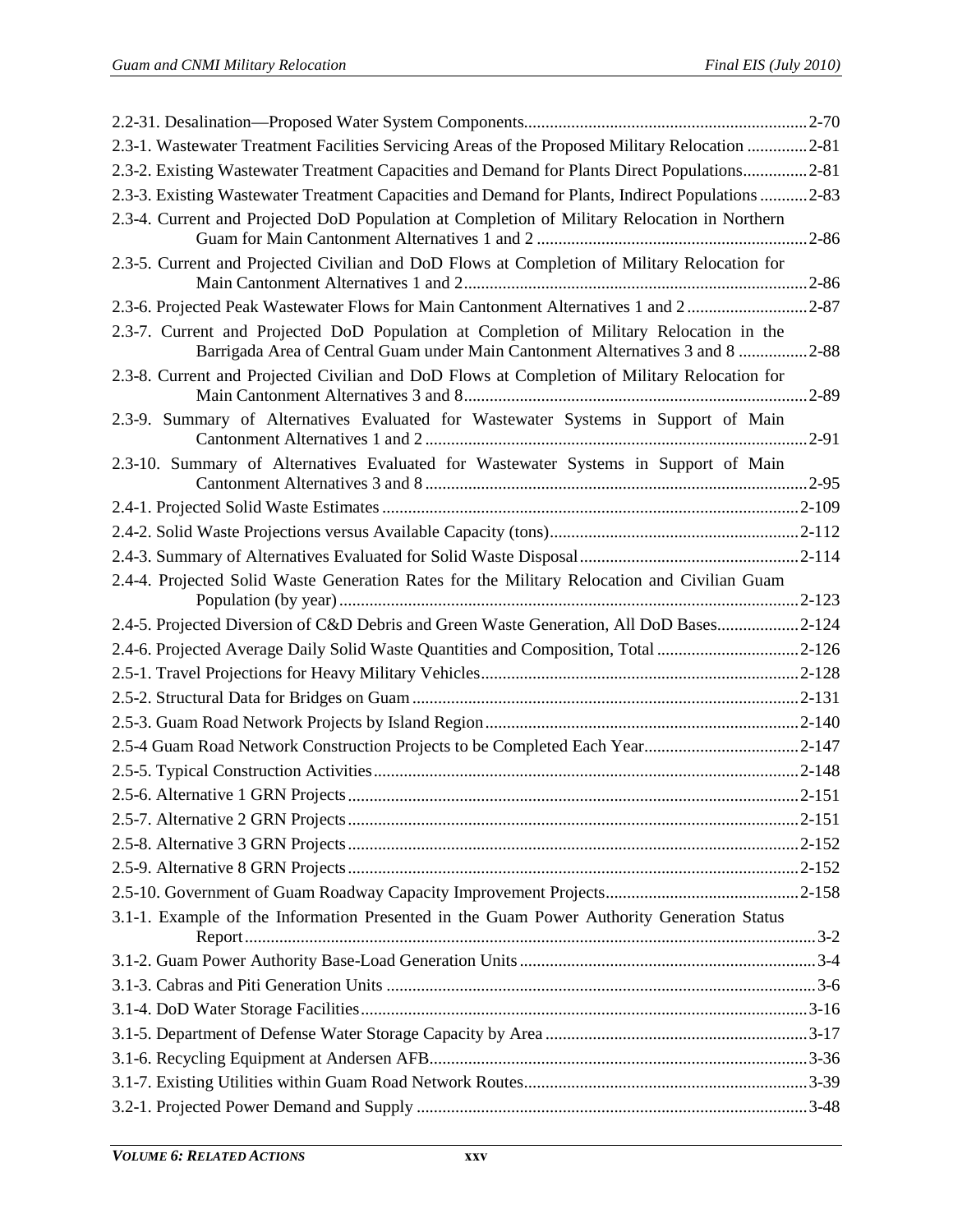| 3.2-4. Potable Water Alternative 1 Proposed DoD Water Supply and Demand3-51                 |  |
|---------------------------------------------------------------------------------------------|--|
| 3.2-5. DoD Water Supply and Demand Estimates Using Executive Order Compliance and           |  |
|                                                                                             |  |
|                                                                                             |  |
|                                                                                             |  |
|                                                                                             |  |
| 3.2-9. Total Well Withdrawal and Yield Estimates Projected for 2014 (Peak Year) 3-59        |  |
|                                                                                             |  |
| 3.2-11. Projected Wastewater Flows to the NDWWTP under Main Cantonment Alternatives 1       |  |
| 3.2-12. Projected Wastewater Flows to the NDWWTP under Main Cantonment Alternatives 3       |  |
| 3.2-13. Wastewater flow generated by USMC relocation induced population growth at each      |  |
|                                                                                             |  |
|                                                                                             |  |
|                                                                                             |  |
|                                                                                             |  |
| 3.2-18. Summary of Proposed Mitigation Measures for Roadway Projects Impacts to Utility     |  |
|                                                                                             |  |
|                                                                                             |  |
|                                                                                             |  |
|                                                                                             |  |
|                                                                                             |  |
|                                                                                             |  |
| 4.1-6. Monthly and Total Fiscal Year 2007 Guam Mass Transit Ridership (Passengers Boarding  |  |
|                                                                                             |  |
|                                                                                             |  |
|                                                                                             |  |
|                                                                                             |  |
| 4.1-11. Monthly and Total Fiscal Year 2007 Guam Mass Transit Ridership (Passengers Boarding |  |
|                                                                                             |  |
|                                                                                             |  |
|                                                                                             |  |
|                                                                                             |  |
|                                                                                             |  |
|                                                                                             |  |
|                                                                                             |  |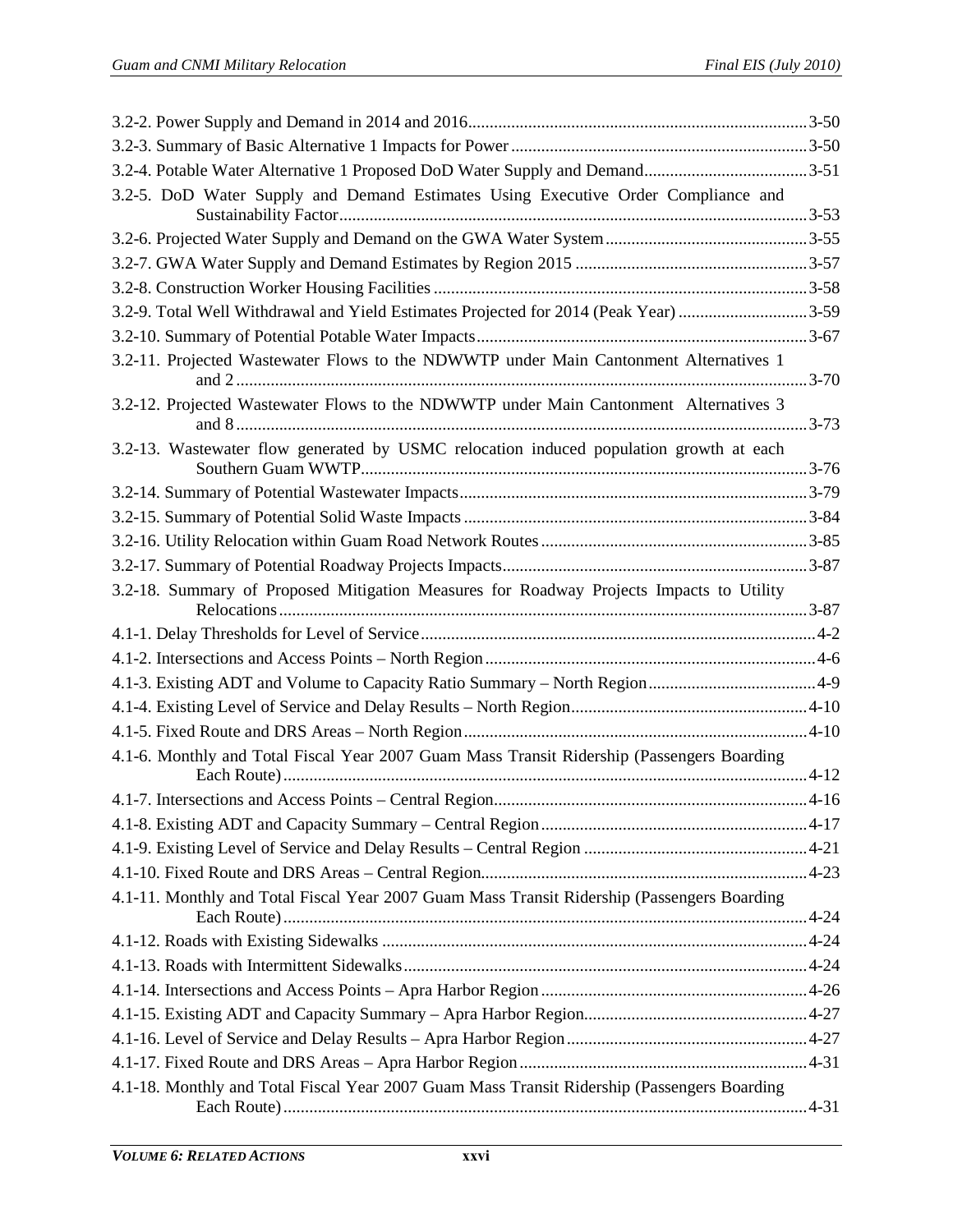| 4.1-23. Monthly and Total Fiscal Year 2007 Guam Mass Transit Ridership (Passengers Boarding      |  |
|--------------------------------------------------------------------------------------------------|--|
|                                                                                                  |  |
|                                                                                                  |  |
| 4.2-3. Alternatives 1 and 2 Future ADT and Volume to Capacity Ratio Summary - North Region 4-60  |  |
| 4.2-4. Alternatives 1 and 2 Future Level of Service and Delay Results – North Region 4-65        |  |
| 4.2-5. Alternative 1 and 2 Future ADT and Volume to Capacity Ratio Summary – Central             |  |
| 4.2-6. Alternatives 1 and 2 Future Level of Service and Delay Results – Central Region 4-74      |  |
|                                                                                                  |  |
| 4.2-8. Alternatives 1 and 2 Future ADT and Volume to Capacity Ratio Summary – Apra Harbor        |  |
| 4.2-9. Alternatives 1 and 2 Future Level of Service and Delay Results - Apra Harbor Region  4-81 |  |
| 4.2-10. Alternatives 1 and 2 Future ADT and Volume to Capacity Ratio Summary - South             |  |
| 4.2-11. Alternatives 1 and 2 Future Level of Service and Delay Results - South Region 4-83       |  |
| 4.2-12. Alternative 3 Future ADT and Volume to Capacity Ratio Summary - North Region4-91         |  |
| 4.2-13. Alternative 3 Future Level of Service and Delay Results - North Region4-96               |  |
| 4.2-14. Alternative 3 Future ADT and Volume to Capacity Ratio Summary - Central Region  4-98     |  |
| 4.2-15. Alternative 3 Future Level of Service and Delay Results - Central Region 4-105           |  |
| 4.2-16. Alternative 3 Future ADT and Volume to Capacity Ratio Summary - Apra Harbor Region4-106  |  |
| 4.2-17. Alternative 3 Future Level of Service and Delay Results - Apra Harbor Region4-106        |  |
| 4.2-18. Alternative 3 Future ADT and Volume to Capacity Ratio Summary - South Region 4-111       |  |
| 4.2-19. Alternative 3 Future Level of Service and Delay Results - South Region4-116              |  |
| 4.2-20. Alternative 8 Future ADT and Volume to Capacity Ratio Summary – North Region4-122        |  |
| 4.2-21. Alternative 8 Future Level of Service and Delay Results - North Region4-123              |  |
| 4.2-22. Alternative 8 Future ADT and Volume to Capacity Ratio Summary – Central Region 4-125     |  |
| 4.2-23. Alternative 8 Future Level of Service and Delay Results - Central Region 4-131           |  |
| 4.2-24. Alternative 8 Future ADT and Volume to Capacity Ratio Summary - Apra Harbor Region4-132  |  |
| 4.2-25. Alternative 8 Future Level of Service and Delay Results – Apra Harbor Region4-137        |  |
| 4.2-26. Alternative 8 Future ADT and Volume to Capacity Ratio Summary – South Region4-137        |  |
| 4.2-27. Alternative 8 Future Level of Service and Delay Results - South Region4-138              |  |
| 4.2-28. No-Action Alternative Future ADT and Volume to Capacity Ratio Summary4-144               |  |
|                                                                                                  |  |
| 4.2-30. No-Action Alternative Future ADT and Volume to Capacity Ratio Summary4-155               |  |
|                                                                                                  |  |
|                                                                                                  |  |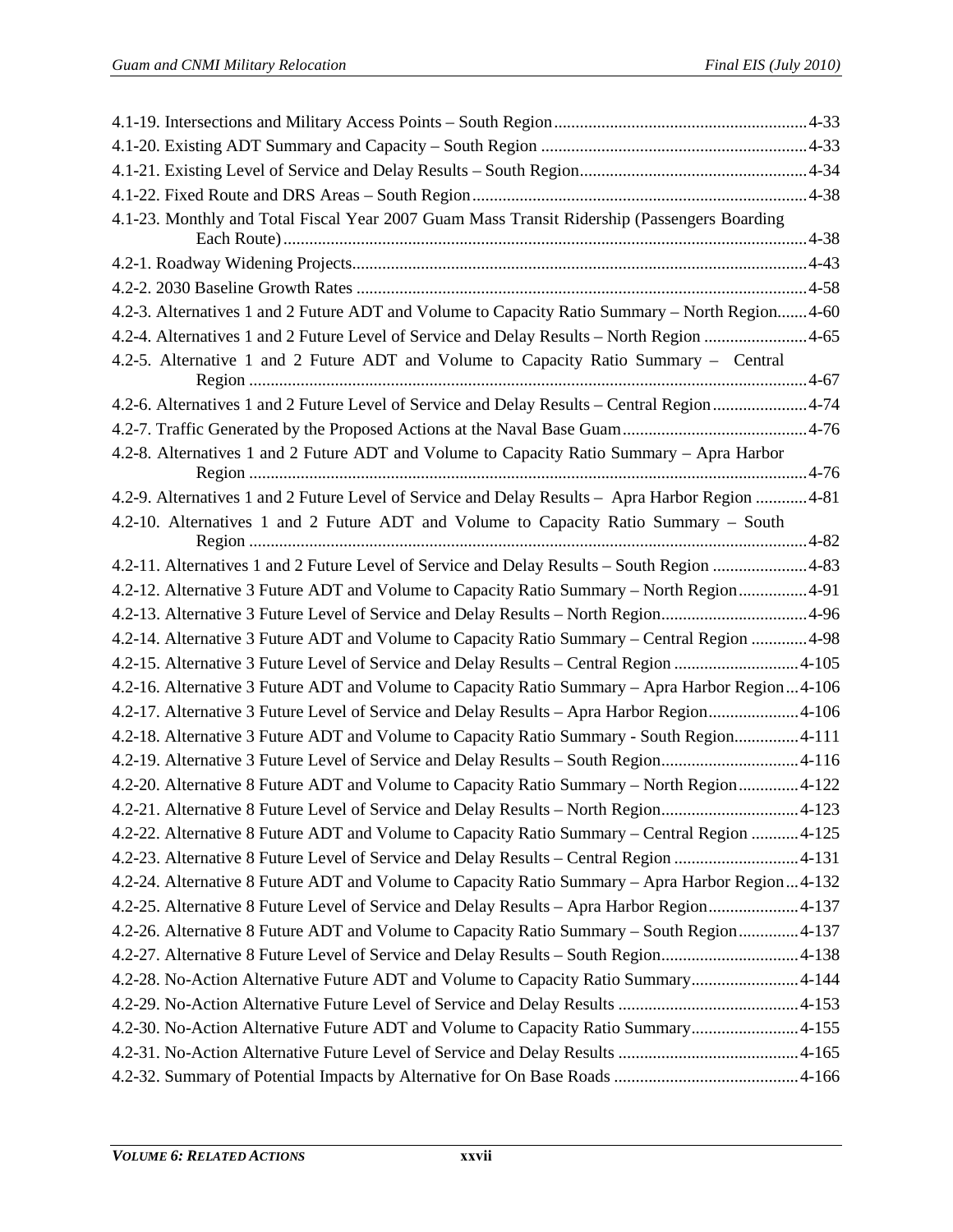| 4.2-33. Comparison of the No-Action Alternative, Alternatives 1 and 2, Alternative 3, and                                                                             |  |
|-----------------------------------------------------------------------------------------------------------------------------------------------------------------------|--|
|                                                                                                                                                                       |  |
| 4.2-35. Summary of Potential Impacts by Alternative on Roadway and Intersection Capacity** 4-168                                                                      |  |
| 4.2-36. Summary of Off Base Roadway Projects Proposed Mitigation Measures 4-169                                                                                       |  |
| 4.2-37. Comparison of Estimated Population Decreases on Guam from Off-Island (Direct,<br>Indirect and Induced) from Force Flow Reduction and Adaptive Program         |  |
| 4.2-38. Alternative 2 (with Limited Projects) Future ADT and Volume to Capacity Ratio                                                                                 |  |
| 4.2-39. Alternative 2 (with Limited Roadway Projects) Future Level of Service and Delay                                                                               |  |
| 4.2-40. Alternative 2 (with Limited Roadway Projects) Future ADT and Volume to Capacity                                                                               |  |
| 4.2-41. Alternative 2 (with Limited Roadway Projects) Future Level of Service and Delay                                                                               |  |
| 4.2-42. Alternative 2 (with Limited Roadway Projects) Future ADT and Volume to Capacity                                                                               |  |
| 4.2-43. Alternative 2 (with Limited Roadway Projects) Future Level of Service and Delay                                                                               |  |
| 4.2-44. Alternative 2 (with Limited Roadway Projects) Future ADT and Volume to Capacity                                                                               |  |
| 4.2-45. Alternative 2 (with Limited Roadway Projects) Future Level of Service and Delay                                                                               |  |
| 4.2-46. Comparison of Alternative 2 and Alternative 2 with Limited Roadway Projects 4-200                                                                             |  |
| 4.2-47. Summary of Potential Impacts on Roadway and Intersection Capacity - Comparison of<br>Alternative 2 and Alternative 2 with Limited Roadway Improvements**4-201 |  |
| 4.2-48. Comparison of Alternatives 2 and Alternative 2 with Limited Roadway Projects 4-202                                                                            |  |
| 5.2-1. Typical Effects of Guam Road Network Roadway Project Construction Activities on                                                                                |  |
|                                                                                                                                                                       |  |
|                                                                                                                                                                       |  |
|                                                                                                                                                                       |  |
|                                                                                                                                                                       |  |
|                                                                                                                                                                       |  |
|                                                                                                                                                                       |  |
|                                                                                                                                                                       |  |
|                                                                                                                                                                       |  |
|                                                                                                                                                                       |  |
|                                                                                                                                                                       |  |
|                                                                                                                                                                       |  |
|                                                                                                                                                                       |  |
|                                                                                                                                                                       |  |
| 6.2-5. Bridge Replacements and Estimated Direct Impacts to Potential Waters of the U.S6-28                                                                            |  |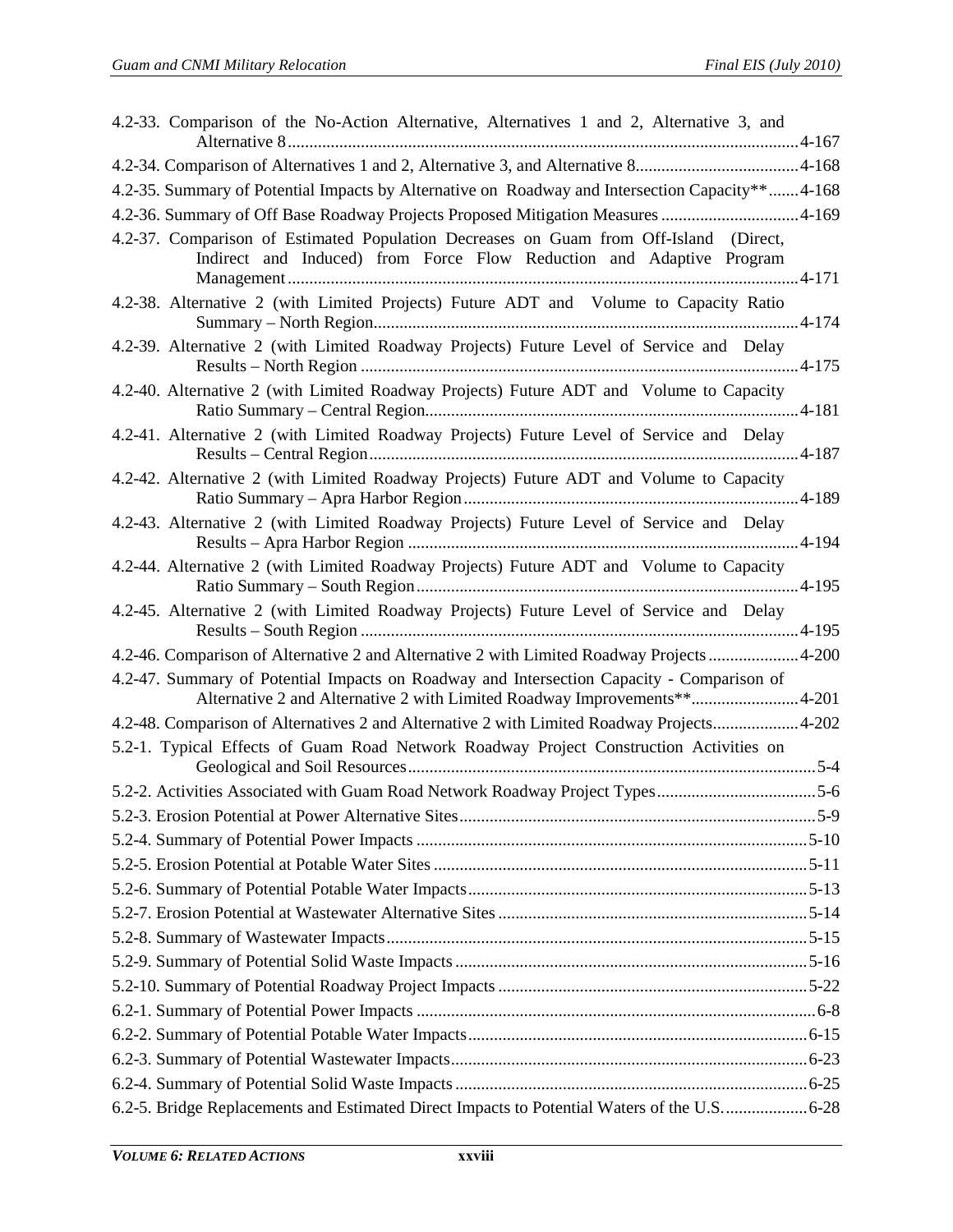| 6.2-7. Summary of Proposed Mitigation Measures for Roadway Projects Impacts to Water                 |  |
|------------------------------------------------------------------------------------------------------|--|
|                                                                                                      |  |
|                                                                                                      |  |
|                                                                                                      |  |
|                                                                                                      |  |
|                                                                                                      |  |
|                                                                                                      |  |
|                                                                                                      |  |
|                                                                                                      |  |
|                                                                                                      |  |
|                                                                                                      |  |
|                                                                                                      |  |
|                                                                                                      |  |
|                                                                                                      |  |
| 7.2-13. Total Annual Operation Emissions - Basic Alternative 1 / Apra Harbor7-24                     |  |
|                                                                                                      |  |
|                                                                                                      |  |
|                                                                                                      |  |
| 7.2-17. Estimated Project Related Impacts Compared to Cancer Risk Threshold and Hazard               |  |
|                                                                                                      |  |
| 7.2-18. Average Daily Traffic for Major Roadways in North Project Section under Alternative 1  7-28  |  |
| 7.2-19. Predicted Worst-Case 1-Hour CO Concentrations (ppm) - North, Alternative 1 7-29              |  |
| 7.2-20. Predicted Worst-Case 8-Hour CO Concentrations (ppm) – North Alternative 1 7-29               |  |
|                                                                                                      |  |
| 7.2-22. Estimated Project Related Impacts Compared to Cancer Risk Threshold and Hazard               |  |
| 7.2-23. Average Daily Traffic for Major Roadways in Central Project Section under Alternative 1 7-31 |  |
| 7.2-24. Predicted Worst-Case 1-Hour CO Concentrations (ppm) - Central, Alternative 17-32             |  |
| 7.2-25. Predicted Worst-Case 8-Hour CO Concentrations (ppm) – Central, Alternative 17-32             |  |
|                                                                                                      |  |
| 7.2-27. Estimated Project Related Impacts Compared to Cancer Risk Threshold and Hazard               |  |
| 7.2-28. Average Daily Traffic for Major Roadways in Apra Harbor Project Section under                |  |
| 7.2-29. Predicted Worst-Case 1-Hour CO Concentrations (ppm) - Apra Harbor, Alternative 1 7-34        |  |
| 7.2-30. Predicted Worst-Case 8-Hour CO Concentrations (ppm) - Apra Harbor, Alternative 1 7-34        |  |
| 7.2-31. Estimated Construction Emission Burden - Apra Harbor, Alternative 17-34                      |  |
| 7.2-32. Estimated Project Related Impacts Compared to Cancer Risk Threshold and Hazard               |  |
|                                                                                                      |  |
| 7.2-33. Average Daily Traffic for Major Roadways in South Project Section under Alternative 1  7-35  |  |
|                                                                                                      |  |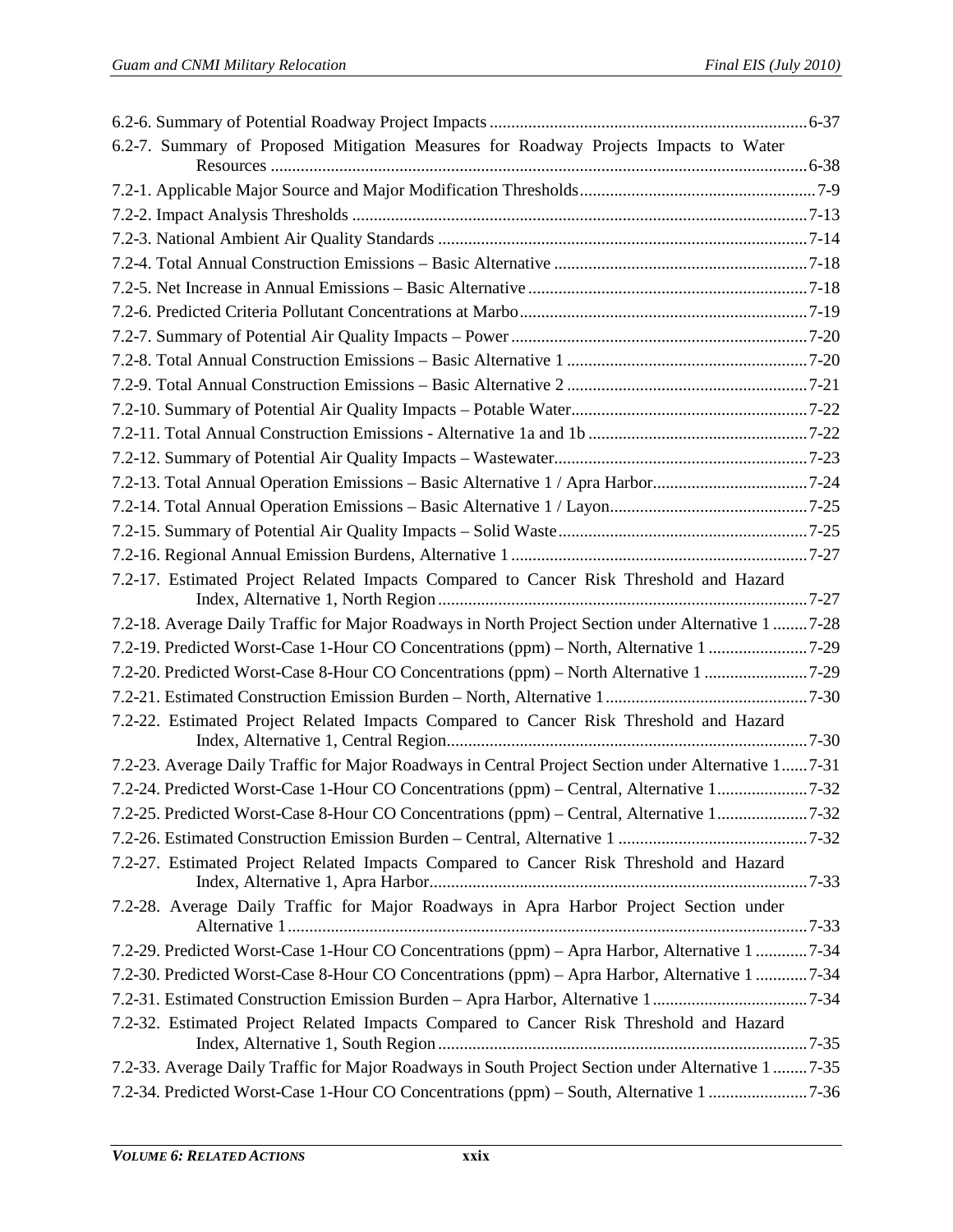| 7.2-38. Estimated Project Related Impacts Compared to Cancer Risk Threshold and Hazard               |  |
|------------------------------------------------------------------------------------------------------|--|
| 7.2-39. Average Daily Traffic for Major Roadways in North Project Section under Alternative 2  7-38  |  |
| 7.2-40. Predicted Worst-Case 1-Hour CO Concentrations (ppm) - North, Alternative 2 7-39              |  |
| 7.2-41. Predicted Worst-Case 8-Hour CO Concentrations (ppm) – North Region, Alternative 2 7-39       |  |
|                                                                                                      |  |
| 7.2-43. Estimated Project Related Impacts Compared to Cancer Risk Threshold and Hazard               |  |
| 7.2-44. Average Daily Traffic for Major Roadways in Central Project Section under Alternative 2 7-40 |  |
| 7.2-45. Predicted Worst-Case 1-Hour CO Concentrations (ppm) - Central, Alternative 27-41             |  |
| 7.2-46. Predicted Worst-Case 8-Hour CO Concentrations (ppm) – Central, Alternative 27-41             |  |
|                                                                                                      |  |
| 7.2-48. Estimated Project Related Impacts Compared to Cancer Risk Threshold and Hazard               |  |
| 7.2-49. Average Daily Traffic for Major Roadways in Apra Harbor Project Section under                |  |
| 7.2-50. Predicted Worst-Case 1-Hour CO Concentrations (ppm) – Apra Harbor, Alternative 2  7-43       |  |
| 7.2-51. Predicted Worst-Case 8-Hour CO Concentrations (ppm) – Apra Harbor, Alternative 2  7-43       |  |
| 7.2-52. Estimated Construction Emission Burden - Apra Region, Alternative 27-43                      |  |
| 7.2-53. Estimated Project Related Impacts Compared to Cancer Risk Threshold and Hazard               |  |
| 7.2-54. Average Daily Traffic for Major Roadways in South Project Section under Alternative 27-44    |  |
| 7.2-55. Predicted Worst-Case 1-Hour CO Concentrations (ppm) – South, Alternative 2 7-45              |  |
| 7.2-56. Predicted Worst-Case 8-Hour CO Concentrations (ppm) - South, Alternative 2 7-45              |  |
|                                                                                                      |  |
|                                                                                                      |  |
| 7.2-59. Estimated Project Related Impacts Compared to Cancer Risk Threshold and Hazard               |  |
| 7.2-60. Average Daily Traffic for Major Roadways in North Project Section under Alternative 2        |  |
| 7.2-61. Predicted Worst-Case 1-Hour CO Concentrations (ppm) - North, Alternative 2                   |  |
| 7.2-62. Predicted Worst-Case 8-Hour CO Concentrations (ppm) – North Region, Alternative 2            |  |
| 7.2-63. Estimated Project Related Impacts Compared to Cancer Risk Threshold and Hazard               |  |
| 7.2-64. Average Daily Traffic for Major Roadways in Central Project Section under Alternative 2      |  |
| 7.2-65. Predicted Worst-Case 1-Hour CO Concentrations (ppm) - Central, Alternative 2                 |  |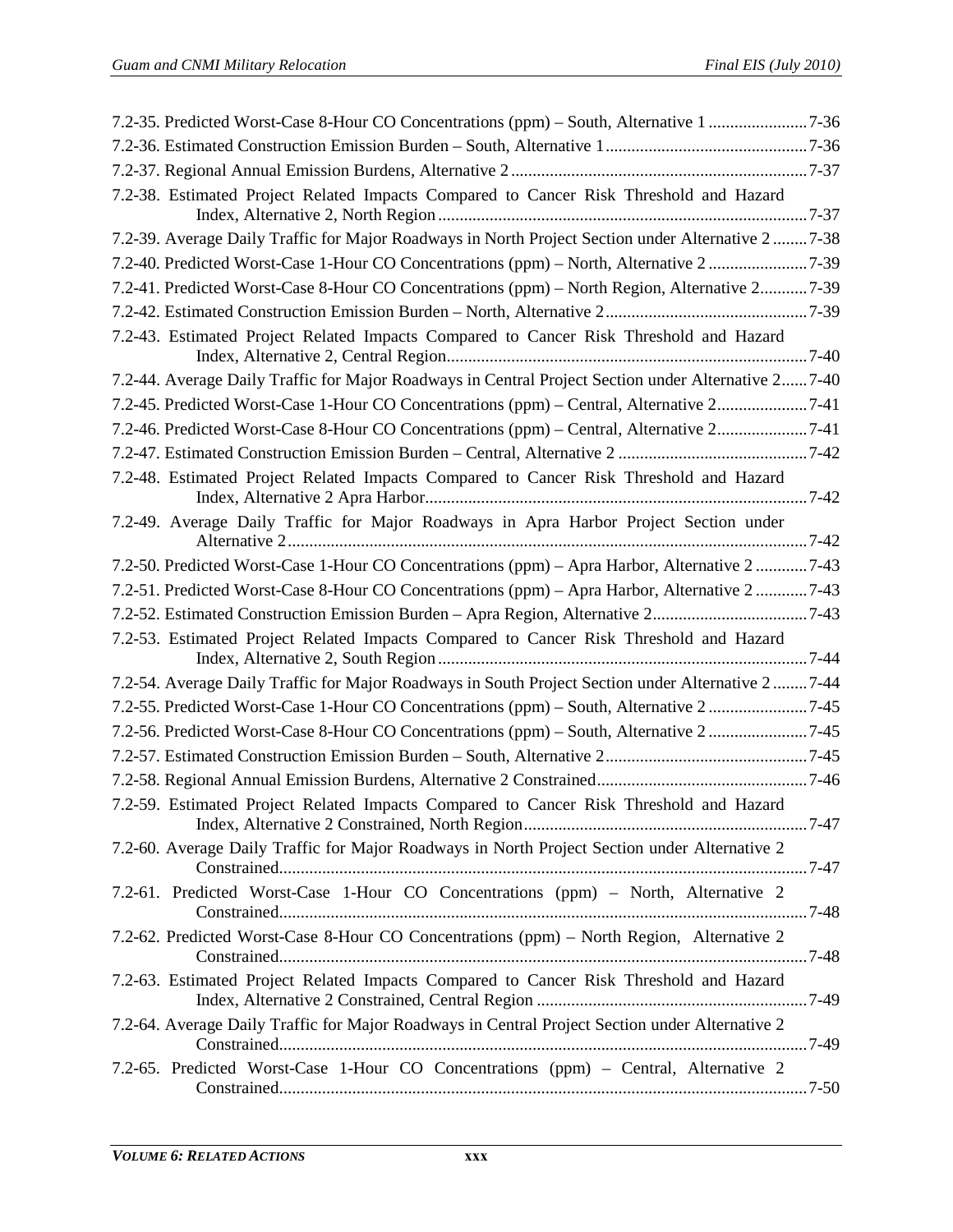| 7.2-66. Predicted Worst-Case 8-Hour CO Concentrations (ppm) - Central, Alternative 2                 |
|------------------------------------------------------------------------------------------------------|
| 7.2-67. Estimated Project Related Impacts Compared to Cancer Risk Threshold and Hazard               |
| 7.2-68. Average Daily Traffic for Major Roadways in Apra Harbor Project Section under                |
| 7.2-69. Predicted Worst-Case 1-Hour CO Concentrations (ppm) – Apra Harbor, Alternative 2             |
| 7.2-70. Predicted Worst-Case 8-Hour CO Concentrations (ppm) - Apra Harbor, Alternative 2             |
| 7.2-71. Estimated Project Related Impacts Compared to Cancer Risk Threshold and Hazard               |
| 7.2-72. Average Daily Traffic for Major Roadways in South Project Section under Alternative 2        |
| 7.2-73. Predicted Worst-Case 1-Hour CO Concentrations (ppm) - South, Alternative 2                   |
| 7.2-74. Predicted Worst-Case 8-Hour CO Concentrations (ppm) – South, Alternative 2                   |
|                                                                                                      |
| 7.2-76. Estimated Project Related Impacts Compared to Cancer Risk Threshold and Hazard               |
| 7.2-77. Average Daily Traffic for Major Roadways in North Project Section under Alternative 3  7-55  |
|                                                                                                      |
|                                                                                                      |
|                                                                                                      |
| 7.2-81. Estimated Project Related Impacts Compared to Cancer Risk Threshold and Hazard               |
| 7.2-82. Average Daily Traffic for Major Roadways in Central Project Section under Alternative 3 7-58 |
| 7.2-83. Predicted Worst-Case 1-Hour CO Concentrations (ppm) – Central, Alternative 37-58             |
| 7.2-84. Predicted Worst-Case 8-Hour CO Concentrations (ppm) – Central, Alternative 37-59             |
|                                                                                                      |
| 7.2-86. Estimated Project Related Impacts Compared to Cancer Risk Threshold and Hazard               |
| 7.2-87. Average Daily Traffic for Major Roadways in Apra Harbor Project Section under                |
| 7.2-88. Predicted Worst-Case 1-Hour CO Concentrations (ppm) - Apra Harbor, Alternative 3 7-60        |
| 7.2-89. Predicted Worst-Case 8-Hour CO Concentrations (ppm) - Apra Harbor, Alternative 3 7-61        |
| 7.2-90. Estimated Construction Emission Burden - Apra Harbor, Alternative 37-61                      |
| 7.2-91. Estimated Project Related Impacts Compared to Cancer Risk Threshold and Hazard               |
| 7.2-92. Average Daily Traffic for Major Roadways in South Project Section under Alternative 3  7-62  |
| 7.2-93. Predicted Worst-Case 1-Hour CO Concentrations (ppm) - South, Alternative 3 7-63              |
| 7.2-94. Predicted Worst-Case 8-Hour CO Concentrations (ppm) – South, Alternative 3 7-63              |
|                                                                                                      |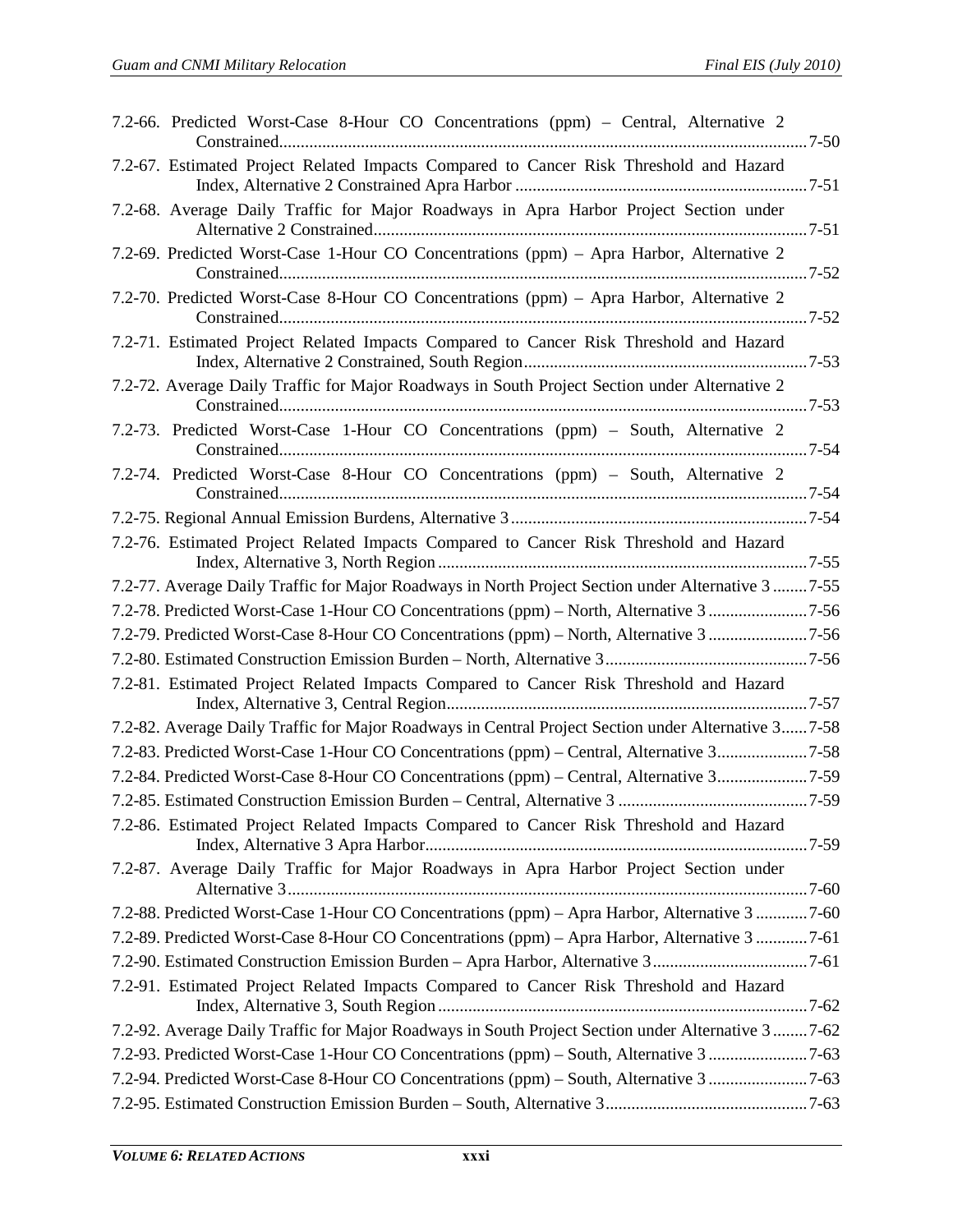| 7.2-97. Estimated Project Related Impacts Compared to Cancer Risk Threshold and Hazard              |  |
|-----------------------------------------------------------------------------------------------------|--|
|                                                                                                     |  |
| 7.2-98. Average Daily Traffic for Major Roadways in North Project Section under Alternative 8 7-64  |  |
| 7.2-99. Predicted Worst-Case 1-Hour CO Concentrations (ppm) – North, Alternative 8 7-65             |  |
| 7.2-100. Predicted Worst-Case 8-Hour CO Concentrations (ppm) - North, Alternative 87-66             |  |
|                                                                                                     |  |
| 7.2-102. Estimated Project Related Impacts Compared to Cancer Risk Threshold and Hazard             |  |
| 7.2-103. Average Daily Traffic for Major Roadways in Central Project Section under Alternative      |  |
| 7.2-104. Predicted Worst-Case 1-Hour CO Concentrations (ppm) - Central, Alternative 87-68           |  |
| 7.2-105. Predicted Worst-Case 8-Hour CO Concentrations (ppm) - Central, Alternative 87-68           |  |
|                                                                                                     |  |
| 7.2-107. Estimated Project Related Impacts Compared to Cancer Risk Threshold and Hazard             |  |
| 7.2-108. Average Daily Traffic for Major Roadways in Apra Harbor Project Section under              |  |
|                                                                                                     |  |
| 7.2-109. Predicted Worst-Case 1-Hour CO Concentrations (ppm) - Apra Harbor, Alternative 8 7-70      |  |
| 7.2-110. Predicted Worst-Case 8-Hour CO Concentrations (ppm) – Apra Harbor, Alternative 8  7-70     |  |
| 7.2-111. Estimated Construction Emission Burden - Apra Harbor, Alternative 87-70                    |  |
| 7.2-112. Estimated Project Related Impacts Compared to Cancer Risk Threshold and Hazard             |  |
| 7.2-113. Average Daily Traffic for Major Roadways in South Project Section under Alternative 8 7-71 |  |
| 7.2-114. Predicted Worst-Case 1-Hour CO Concentrations (ppm) - South Region, Alternative 87-72      |  |
| 7.2-115. Predicted Worst-Case 8-Hour CO Concentrations (ppm) – South Region, Alternative 8 7-72     |  |
|                                                                                                     |  |
|                                                                                                     |  |
|                                                                                                     |  |
|                                                                                                     |  |
|                                                                                                     |  |
|                                                                                                     |  |
|                                                                                                     |  |
|                                                                                                     |  |
|                                                                                                     |  |
|                                                                                                     |  |
| 8.2–9. Number of Potentially Impacted Receptors within the North Region, Alternative 1 8-14         |  |
| 8.2–10. Number of Potentially Impacted Receptors within the Central Region, Alternative 18-17       |  |
|                                                                                                     |  |
|                                                                                                     |  |
|                                                                                                     |  |
|                                                                                                     |  |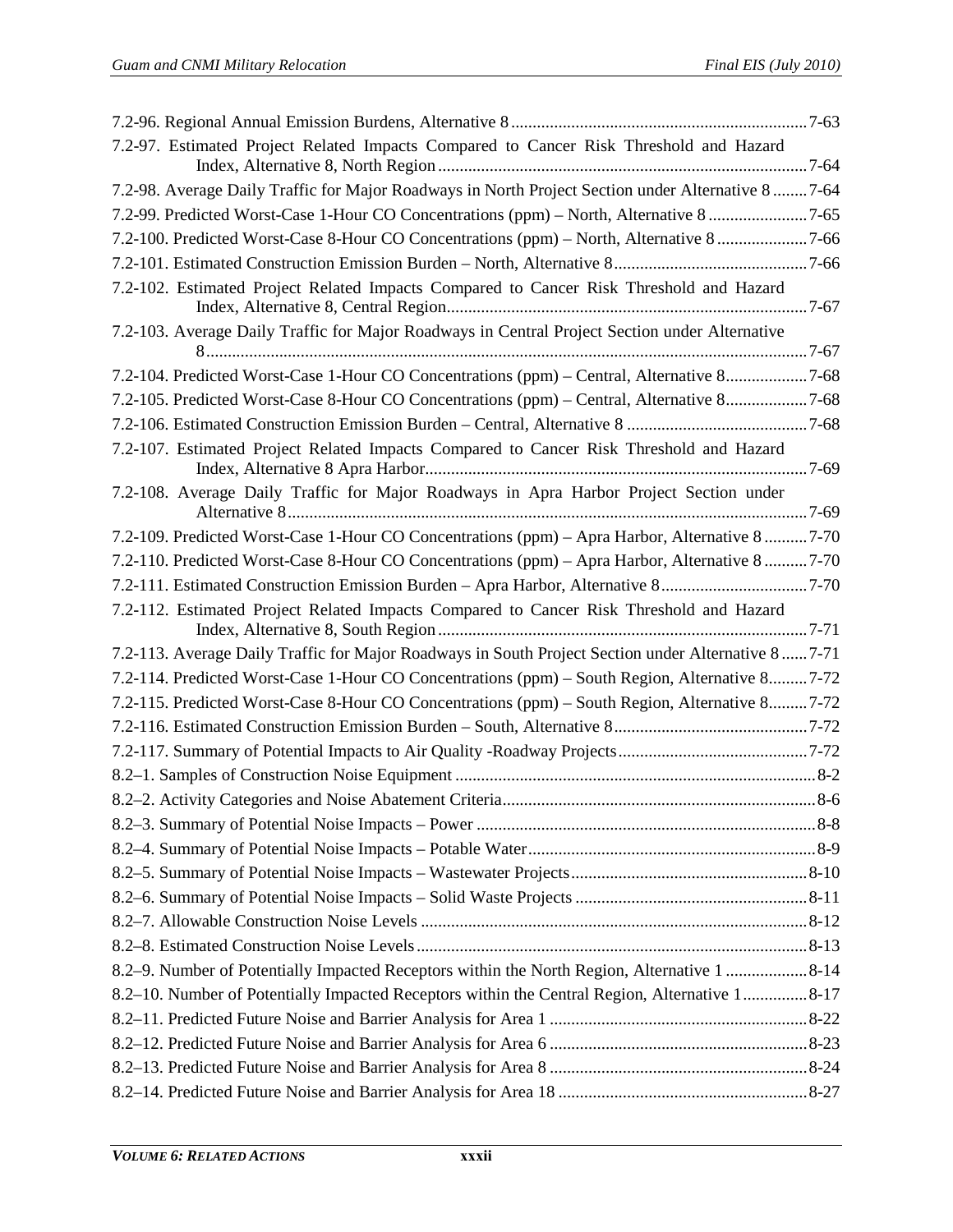| 8.2-24. Summary of Potential Roadway Project Noise Impacts for the North Region 8-48             |  |
|--------------------------------------------------------------------------------------------------|--|
| 8.2–25. Summary of Potential Roadway Project Noise Impacts for the Central Region8-49            |  |
| 8.2-26. Summary of Potential Roadway Project Noise Impacts with Proposed Abatement for the       |  |
| 8.2-27. Summary of Potential Roadway Project Noise Impacts with Proposed Abatement for the       |  |
|                                                                                                  |  |
|                                                                                                  |  |
| 10.2-1. Summary of Potential Land and Submerged Land Use Impacts - Power 10-6                    |  |
| 10.2-2. Summary of Potential Land and Submerged Land Use Impacts - Potable Water  10-8           |  |
| 10.2-3. Summary of Potential Land and Submerged Land Use Impacts - Wastewater  10-9              |  |
|                                                                                                  |  |
| 10.2-5. Summary of Potential Land and Submerged Land Use Impacts - Roadway Project 10-17         |  |
| 10.2-6. Summary of Potential Mitigation Measures for Roadway Projects Impacts on Land Use 10-18  |  |
|                                                                                                  |  |
| 11.2-2. Summary of Potential Impacts on Recreational Resources - Potable Water 11-4              |  |
| 11.2-3. Summary of Potential Impacts on Recreational Resources - Wastewater 11-6                 |  |
| 11.2-4. Summary of Potential Impacts of the Preferred Alternative - Solid Waste 11-7             |  |
| 11.2-5. Summary of Potential Impacts on Recreational Resources - Roadway Project 11-17           |  |
| 11.2-6. Summary of Proposed Mitigation Measures for Roadway Projects Impacts on Recreation 11-17 |  |
| 12.2-1. Summary of Potential Impacts on Terrestrial Biological Resources - Power (Basic          |  |
| 12.2-2. Potential Direct Impacts on Vegetation Communities with Implementation of Potable        |  |
| 12.2-3. Potential Impacts on Special-Status Species Habitat with Implementation of Potable       |  |
| 12.2-4. Potential Direct Impacts on Vegetation Communities with Implementation of Potable        |  |
| 12.2-5. Potential Impacts on Special-Status Species Habitat with Implementation of Potable       |  |
| 12.2-6. Summary of Potential Impacts on Terrestrial Biological Resources - Potable Water 12-15   |  |
| 12.2-7. Summary of Proposed Terrestrial Biological Mitigation - Potable Water 12-16              |  |
| 12.2-8. Summary of Potential Impacts on Terrestrial Biological Resources - Wastewater  12-19     |  |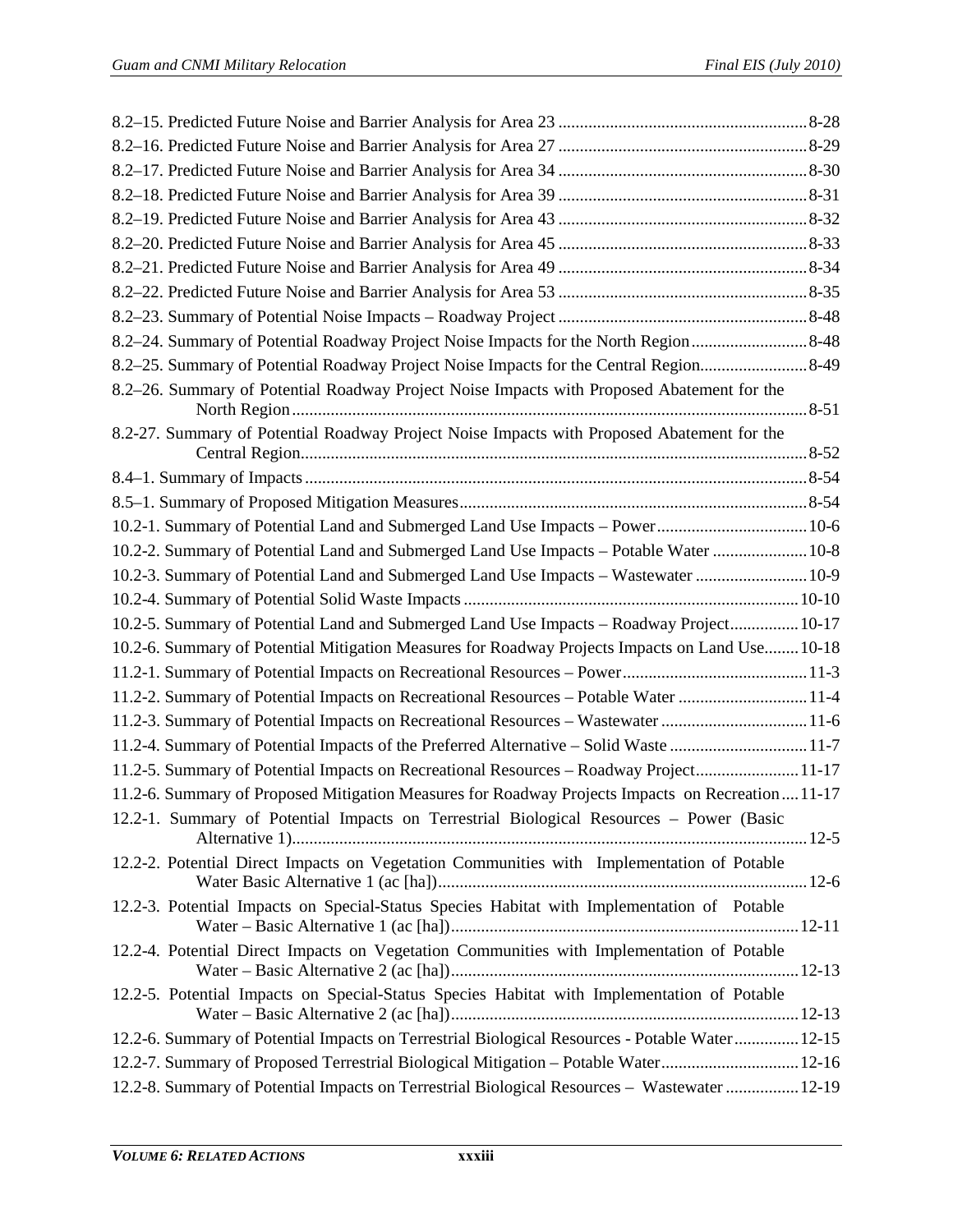| 12.2-9. Summary of Potential Impacts on Terrestrial Biological Resources – Solid Waste 12-20          |
|-------------------------------------------------------------------------------------------------------|
| 12-21. GRN Project Type and Potential Impacts on Terrestrial Biological Resources  12-21              |
|                                                                                                       |
|                                                                                                       |
|                                                                                                       |
|                                                                                                       |
| 12.2-15. Potential Direct Impacts on Vegetation Communities with Implementation of Roadways           |
| 12.2-16. Potential Direct Impacts on Special Status Species Habitat with Implementation of            |
| 12.2-17. Potential Direct Impacts on Special Status Species Habitat with Implementation of            |
| 12.2-18. Summary of Potential Impacts on Terrestrial Biological Resources, Roadway Projects  12-44    |
| 12.2-19. Summary of Proposed Mitigation Measures for Roadway Projects Impacts to Roadway              |
| 13.2-1. Sensitive Months for Certain Species within Apra Harbor and Coastal Waters of Naval           |
| 13.2-2. Summary of Potential Power Impacts on Marine Biological Resources 13-9                        |
| 13.2-3. Summary of Potential Impacts to Marine Biological Resources- Potable Water 13-15              |
| 13.2-4. Comparison of Baseline, Estimate Primary and Modeled Secondary Treatment Effluents            |
| 13.2-5. Wastewater Treatment Plants in Southern Guam and the Associated Induced Population            |
| 13.2-6. Summary of Potential Impacts to Marine Biological Resources-Wastewater 13-34                  |
| 13-2-7. Summary of Potential Impacts to Marine Biological Resources-Solid Waste  13-37                |
| 13.2-8. GRN Project Type and Potential Impacts to Marine Biological Resources  13-39                  |
|                                                                                                       |
|                                                                                                       |
|                                                                                                       |
|                                                                                                       |
|                                                                                                       |
| 14.2-2. Summary of Potential Impacts on Cultural Resources - Potable Water  14-13                     |
|                                                                                                       |
|                                                                                                       |
|                                                                                                       |
|                                                                                                       |
|                                                                                                       |
| 14.2-8. Section 106 Effects on Known Historic Properties in the South Region from Alternative 1 14-21 |
| 14.2-9. Summary of Potential Impacts on Cultural Resources - Roadway Project 14-22                    |
| 14.2-10. Summary of Proposed Mitigation Measures for Roadway Projects Impacts on Cultural             |
|                                                                                                       |
| 15-5.2-2. Summary of Potential Impacts on Visual Resources - Potable Water15-5                        |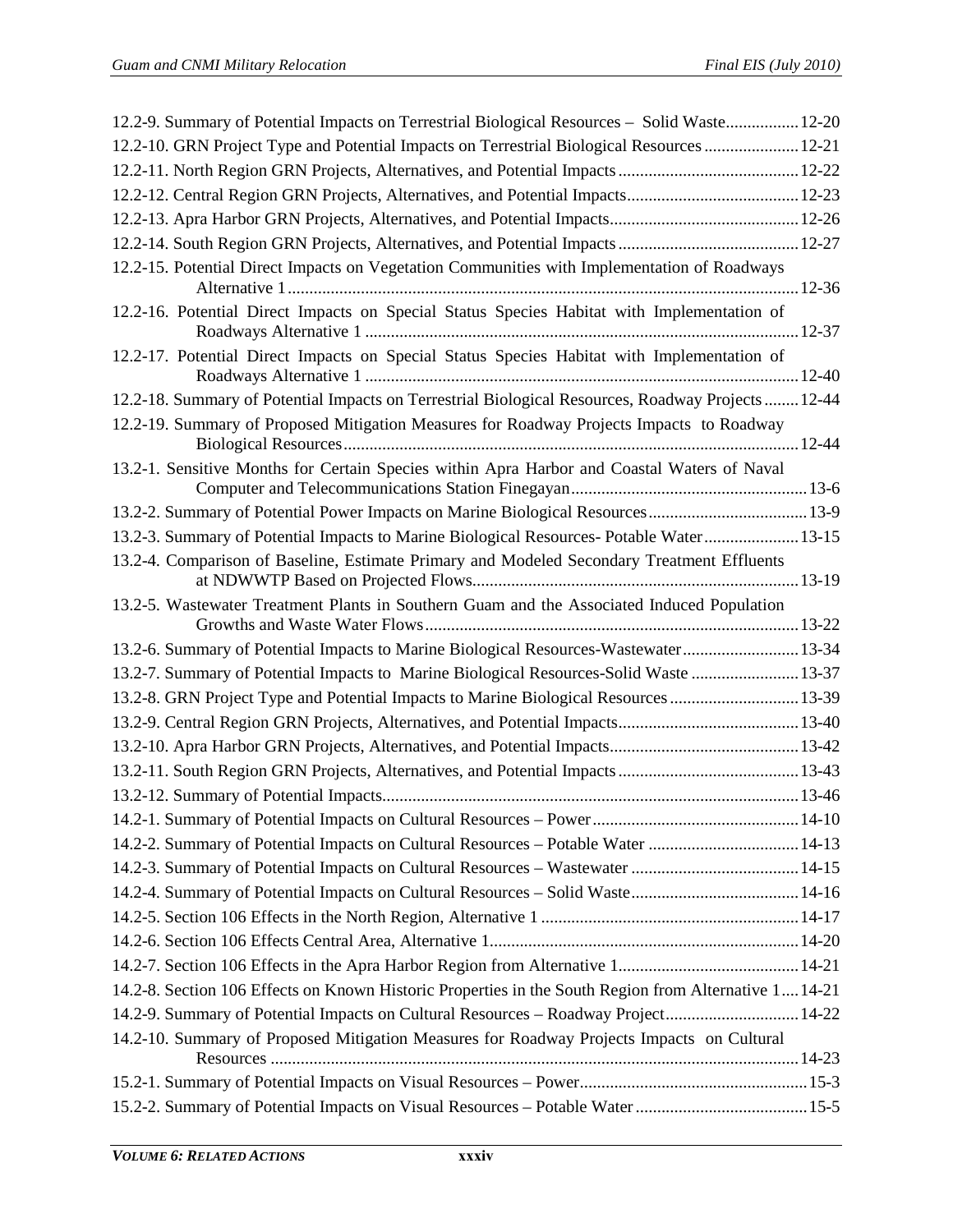| 15-10 15.2-5. Guam Roads Network Projects Considered for Analysis, North Region  15-10               |  |
|------------------------------------------------------------------------------------------------------|--|
| 15-2-6. General Visual Quality per Road Corridor/Project Area, North Region15-11                     |  |
|                                                                                                      |  |
| 15-2-8. General Visual Quality per Road Corridor/Project Area, Central Region 15-17                  |  |
| 15-22 Guam Road Network Projects Considered for Analysis, Apra Harbor Region 15-22                   |  |
| 15-24. General Visual Quality per Road Corridor/Project Area, Apra Harbor Region  15-24              |  |
| 15.2-11. Guam Road Network Projects Considered for Analysis South Region 15-26                       |  |
| 15.2-12. Summary of Potential Impacts on Visual Resources - Roadway Projects 15-28                   |  |
| 15.2-13. Summary of Proposed Mitigation Measures for Roadway Projects Impacts on Visual              |  |
|                                                                                                      |  |
|                                                                                                      |  |
| 16.2-2. Summary of Potential Impacts to Marine Transportation - Potable Water 16-2                   |  |
| 16.2-3. Summary of Potential Impacts to Marine Transportation - Wastewater 16-3                      |  |
| 16.2-4. Summary of Potential Impacts to Marine Transportation - Solid Waste  16-3                    |  |
| 17.2-1. Construction Component Assumptions for Project Related Population Impacts 17-2               |  |
|                                                                                                      |  |
| 17.2-3. Civilian Labor Force Demand (Full-Time Equivalent Jobs), Utilities 17-3                      |  |
|                                                                                                      |  |
| 17.2-5. Estimated Numbers of On-Island Workers for Various Job Categories Other Than Direct          |  |
| 17.2-6. Impact on Civilian Labor Force Income (Millions of 2008 \$s), Utilities17-5                  |  |
|                                                                                                      |  |
|                                                                                                      |  |
| 17.2-9. Impact on Corporate Income Taxes Revenue (1,000s of 2008 \$s), Utilities17-8                 |  |
| 17.2-10. Impact on Personal Income Taxes Revenue (1,000s of 2008 \$s), Utilities  17-8               |  |
|                                                                                                      |  |
| 17.2-12. Additional Public Education Key Professionals Required, Utilities  17-11                    |  |
| 17.2-13. Additional Public Health and Human Service Key Professionals Required, Utilities 17-11      |  |
|                                                                                                      |  |
| 17.2-15. Additional Key Professionals Required for Selected Other General Services, Utilities  17-12 |  |
|                                                                                                      |  |
|                                                                                                      |  |
|                                                                                                      |  |
| 17.2-19. Summary of Right-of-Way Acquisitions and Estimated Residential and Non-residential          |  |
|                                                                                                      |  |
| 17.2-20. Impacts from Construction Investment in the Guam Road Network Projects (in millions         |  |
| 17.2-21. Summary of Potential Roadway Project Impacts to Socioeconomics and General                  |  |
| 18-10 18.2-1. Basic Alternative 1 Hazardous Material Consequences and Mitigation  18-10              |  |